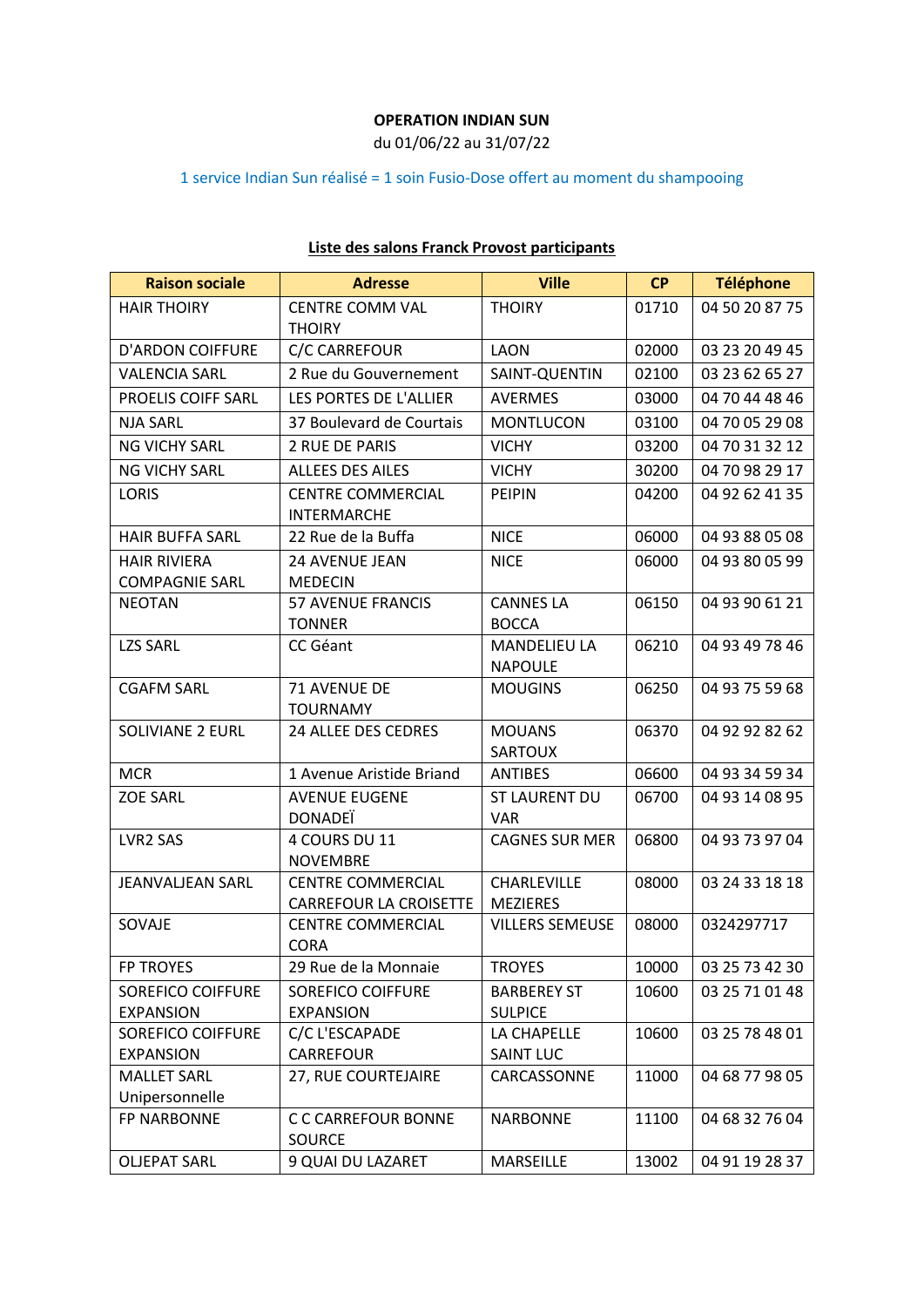| <b>5 AVENUES SARL</b>                      | 204, BOULEVARD DE LA<br><b>LIBERATION</b>  | <b>MARSEILLE</b>                       | 13004 | 04 91 85 04 74 |
|--------------------------------------------|--------------------------------------------|----------------------------------------|-------|----------------|
| <b>TN MARSEILLE</b>                        | 17 BOULEVARD BAILLE                        | <b>MARSEILLE</b>                       | 13006 | 04 91 42 22 61 |
| <b>BOX SARL</b>                            | C.C Bonneveine - Av. de                    | MARSEILLE                              | 13008 | 04 91 25 08 41 |
|                                            | Hambourg                                   |                                        |       |                |
| <b>KV SARL</b>                             | 78 Avenue de Mazargues                     | <b>MARSEILLE</b>                       | 13008 | 04 91 22 17 62 |
| <b>RODI SARL</b>                           | CC Géant Casino La                         | <b>MARSEILLE</b>                       | 13011 | 04 91 45 38 83 |
|                                            | Valentine                                  |                                        |       |                |
| <b>TOUPAT SARL</b>                         | <b>152 RUE MONTAIGNE</b>                   | <b>MARSEILLE</b>                       | 13012 | 04 91 34 26 66 |
| <b>CEJA SARL</b>                           | <b>CC Grand Littoral</b>                   | MARSEILLE                              | 13016 | 04 91 09 80 30 |
| FP AIX SARL                                | C/C GEANT Aix Ouest local<br>20            | <b>AIX EN PROVENCE</b>                 | 13090 | 04 42 59 22 21 |
| <b>FACRIS SARL</b>                         | 5 Rue de la Masse                          | <b>AIX EN PROVENCE</b>                 | 13100 | 04 42 27 81 90 |
| 3 C SARL                                   | <b>CENTRE COMMERCIAL</b>                   | AIX LES MILLE                          | 13100 | 04 42 20 06 17 |
|                                            | <b>CARREFOUR</b>                           |                                        |       |                |
| <b>DALIYO SARL</b>                         | <b>CC Carrefour</b>                        | <b>VITROLLES</b>                       | 13127 | 04 42 79 74 21 |
| <b>AAM CONFIDENCE</b>                      | 22 AVENUE DE LA<br><b>LIBERATION</b>       | <b>ARLES</b>                           | 13200 | 04 90 54 20 81 |
| <b>COULON LEGALE ET</b><br><b>ASSOCIES</b> | 13 Boulevard Victor Hugo                   | <b>ST REMY DE</b><br><b>PROVENCE</b>   | 13210 | 04 90 92 19 68 |
| <b>LMA COIFFURE SARL</b>                   | 89 Cours Gimon                             | <b>SALON DE</b>                        | 13300 | 04 90 56 47 46 |
|                                            |                                            | <b>PROVENCE</b>                        |       |                |
| LD DIFFUSION SARL                          | RN 8 - AVENUE VIOLESI                      | <b>BOUC BEL AIR</b>                    | 13320 | 04 42 58 14 45 |
| YOM TOV                                    | <b>Centre Commercial</b><br>"AVANT CAP"    | <b>CABRIES</b>                         | 13480 | 04 42 09 55 98 |
| <b>LILI ROSE SASU</b>                      | C/Cial Le Lagon                            | <b>EGUILLES</b>                        | 13510 | 04 42 67 30 36 |
| L'ANCRE MARINE<br><b>EURL</b>              | <b>AVENUE EMILE BODIN</b>                  | LA CIOTAT                              | 13600 | 04 42 18 46 35 |
| SARL ZE BEST                               | <b>CENTRE COMMERCIAL</b><br><b>LECLERC</b> | MARIGNANE                              | 13700 | 04 42 45 04 19 |
| <b>DSL FINANCES</b>                        | 55 RUE DU PONT<br><b>MORTAIN</b>           | <b>LISIEUX</b>                         | 14100 | 02 31 31 30 20 |
| <b>DSL FINANCES</b>                        | <b>CENTRE COMM</b><br>MONDEVILLE 2         | <b>MONDEVILLE</b>                      | 14120 | 02 31 52 00 92 |
| <b>CPHC SARL</b>                           | C/CIAL CARREFOUR                           | <b>HEROUVILLE ST</b><br><b>CLAIR</b>   | 14200 | 02 31 94 20 00 |
| <b>DSL FINANCES</b>                        | 30 RUE DESIRE LE HOC                       | <b>DEAUVILLE</b>                       | 14800 | 02 31 81 04 40 |
| <b>NUANCES ET STYLES</b>                   | 8 Rue de l'Arsenal                         | ANGOULEME                              | 16000 | 05 45 95 04 89 |
| STYL 16 SARL                               | C/Ccial AUCHAN                             | LA COURONNE                            | 16400 | 05 45 67 46 31 |
| <b>MYL COIFFURE SARL</b>                   | 42 BOULEVARD DE LA<br><b>REPUBLIQUE</b>    | <b>ROYAN</b>                           | 17200 | 05 46 05 21 05 |
| <b>ECGP SARL</b>                           | <b>CENTRE COMMERCIAL</b><br><b>LECLERC</b> | <b>ROCHEFORT</b>                       | 17300 | 05 46 99 21 00 |
| <b>VALHAIR</b>                             | <b>5 RUE DES MIROUELLES</b>                | <b>SAINT PIERRE</b><br><b>D'OLERON</b> | 17310 | 05 46 47 05 75 |
| <b>ANGI SARL</b>                           | ROUTE DE ROCHEFORT                         | <b>ANGOULINS SUR</b><br><b>MER</b>     | 17690 | 05 46 56 82 68 |
| NG BOURGES SARL                            | CENTRE COMMERCIAL<br>AVARICUM              | <b>BOURGES</b>                         | 18000 | 02 48 70 54 11 |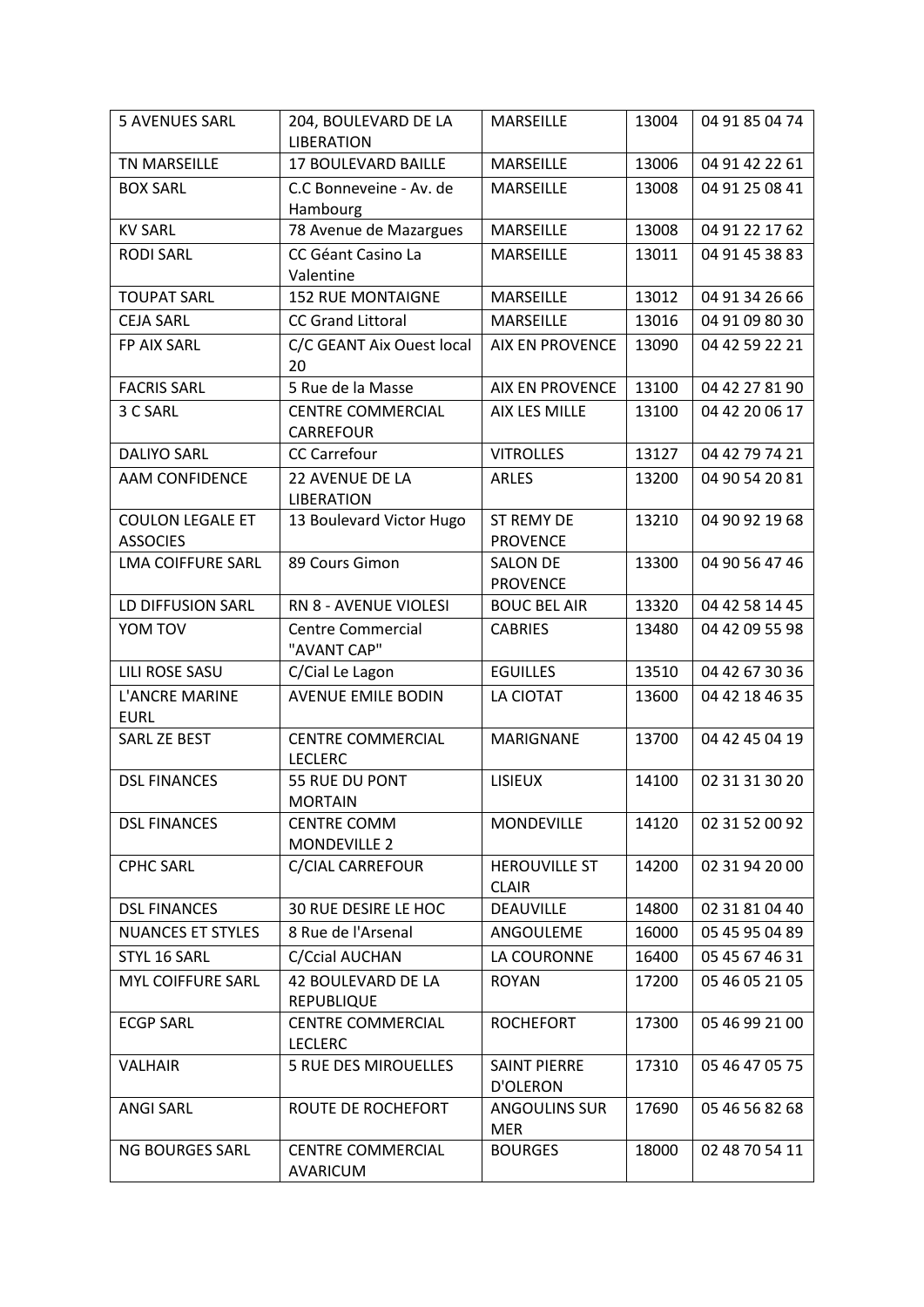| <b>SOREFICO COIFFURE</b>                     | <b>SOREFICO COIFFURE</b>             | <b>BOURGES</b>              | 18000 | 02 48 25 58 90 |
|----------------------------------------------|--------------------------------------|-----------------------------|-------|----------------|
| <b>EXPANSION</b>                             | <b>EXPANSION</b>                     |                             |       |                |
| NJA3 SARL                                    | 548 Route d'Orléans                  | ST DOULCHARD                | 18230 | 02 48 59 15 44 |
| <b>AG COIFFURE SARL</b>                      | Avenue du Maréchal                   | <b>AJACCIO</b>              | 20090 | 04 95 51 47 69 |
|                                              | Moncey                               |                             |       |                |
| <b>COIFFURE ELLE ET LUI</b><br>SARL          | 4, Rue des Pêcheurs                  | <b>PROPRIANO</b>            | 20110 | 04 95 76 17 04 |
| ANG COIFFURE SARL                            | CENTRE COMMERCIAL LA                 | PORTO VECCHIO               | 20137 | 04 95 10 09 02 |
|                                              | <b>PORETTA</b>                       |                             |       |                |
| <b>GAP COIFFURE SARL</b>                     | <b>LES MARINES DE</b>                | <b>GROSSETO</b>             | 20166 | 04 95 28 94 41 |
|                                              | <b>PORTICCIO</b>                     | <b>PRUGNA</b>               |       |                |
| <b>SG COIFFURE</b>                           | <b>CENTRE COMMERCIAL</b>             | SARROLA                     | 20167 | 04 95 23 17 90 |
|                                              | L'ATRIUM                             | CARCOPINO                   |       |                |
| DG COIFFURE SARL                             | 750, AVENUE DU 9<br><b>SEPTEMBRE</b> | <b>GHISONACCIA</b>          | 20240 | 04 95 32 20 27 |
| <b>CG COIFFURE SARLU</b>                     | <b>CENTRE COMMERCIAL LE</b>          | <b>FURIANI</b>              | 20600 | 04 95 62 04 76 |
|                                              | <b>ROND POINT</b>                    |                             |       |                |
| <b>GR COIFFURE SARL</b>                      | <b>CENTRE COMMERCIAL</b>             | <b>BASTIA</b>               | 20600 | 04 95 32 33 62 |
|                                              | CASINO TOGA                          |                             |       |                |
| <b>AMICITIA</b>                              | <b>5 RUE DES GODRANS</b>             | <b>DIJON</b>                | 21000 | 0380543052     |
| <b>HAIR CC DIJON</b>                         | C/Ccial TOISON D'OR                  | <b>DIJON</b>                | 21000 | 03 80 74 83 21 |
| STYL <sub>21</sub>                           | Galerie Marchande                    | <b>BEAUNE</b>               | 21200 | 03 80 24 00 37 |
|                                              | CASINO                               |                             |       |                |
| <b>SOREFICO COIFFURE</b>                     | <b>SOREFICO COIFFURE</b>             | <b>CHENOVE</b>              | 21300 | 03 80 59 96 41 |
| <b>EXPANSION</b>                             | <b>EXPANSION</b>                     |                             |       |                |
| OPTION 25                                    | <b>C/Ccial CARREFOUR</b>             | <b>QUETIGNY</b>             | 21800 | 03 80 71 91 40 |
| STYL <sub>23</sub>                           | <b>C/Ccial CARREFOUR</b>             | <b>GUERET</b>               | 23000 | 05 55 52 55 52 |
| <b>HAIR MOD</b>                              | 5 Cours Montaigne                    | <b>PERIGUEUX</b>            | 24000 | 05 53 53 31 31 |
| <b>LOU-CA SARL</b>                           | 25 RUE DE CAHORS                     | <b>SARLAT LA</b>            | 24200 | 05 53 59 59 30 |
|                                              |                                      | CANEDA<br><b>MARSAC SUR</b> |       | 05 53 04 78 98 |
| <b>SOREFICO COIFFURE</b><br><b>EXPANSION</b> | <b>GALERIE MARCHANDE</b>             | L'ISLE                      | 24430 |                |
| <b>SOREFICO COIFFURE</b>                     | Hypermarché Super U                  | <b>BOULAZAC</b>             | 24750 | 05 53 07 13 25 |
| <b>EXPANSION</b>                             |                                      |                             |       |                |
| Sophie MAITRE                                | 16 Rue de la République              | <b>BESANCON</b>             | 25000 | 03 81 83 05 05 |
| <b>BCB SARL</b>                              | <b>Centre Commercial</b>             | <b>BESANCON</b>             | 25057 | 03 81 52 66 70 |
|                                              | <b>GEANT</b>                         |                             |       |                |
| STYL <sub>25</sub>                           | C/Ccial HYPER U                      | <b>DOUBS</b>                | 25300 | 03 81 39 24 09 |
| <b>AAMCM2 SARL</b>                           | <b>AVENUE DES CATALINS -</b>         | <b>MONTELIMAR</b>           | 26200 | 04 75 51 08 51 |
|                                              | ROUTE DE VALENCE                     |                             |       |                |
| <b>VIETNAM SARL</b>                          | 16 RUE DE L'HORLOGE                  | <b>EVREUX</b>               | 27000 | 02 32 33 10 06 |
| <b>OLINKA SARL</b>                           | 16, Rue de Paris                     | <b>GISORS</b>               | 27140 | 02 32 55 57 07 |
| <b>DSL FINANCES</b>                          | <b>CENTRE CIAL LECLERC</b>           | <b>VERNON</b>               | 27200 | 02 76 48 00 23 |
| STYL <sub>28</sub>                           | <b>Centre Commercial</b>             | <b>CHARTRES</b>             | 28000 | 02 37 34 18 82 |
|                                              | CARREFOUR                            |                             |       |                |
| <b>BERTI SARL</b>                            | 21 Rue Saint Michel                  | <b>CHARTRES</b>             | 28000 | 02 37 36 16 17 |
| <b>BEALINE</b>                               | <b>36 GRANDE RUE MAURICE</b>         | <b>DREUX</b>                | 28100 | 02 37 42 70 56 |
|                                              | <b>VIOLLETTE</b>                     |                             |       |                |
| <b>CELINE CALVEZ</b>                         | 1 Rue de la Halle                    | <b>QUIMPER</b>              | 29000 | 02 98 95 37 79 |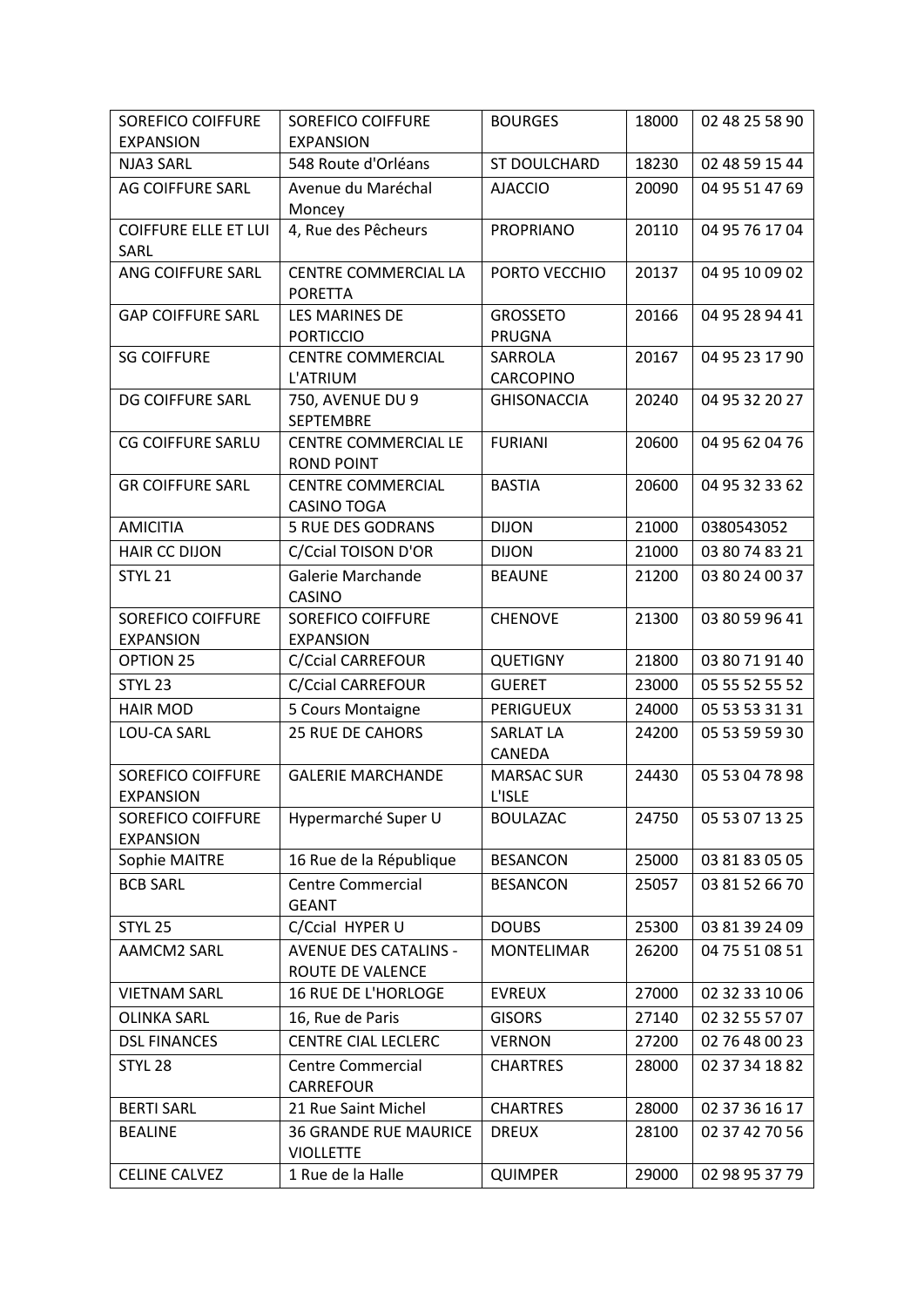| <b>FUNNY</b>                           | <b>CCIAL GEANT</b>                                   | <b>QUIMPER</b>                          | 29000 | 02 98 10 17 41 |
|----------------------------------------|------------------------------------------------------|-----------------------------------------|-------|----------------|
| <b>CEBJ</b>                            | <b>CENTRE COMMERCIAL</b>                             | <b>BREST</b>                            | 29200 | 02 98 46 02 42 |
|                                        | <b>ESPACE JAURES</b>                                 |                                         |       |                |
| <b>FPPE SARL</b>                       | C/CIAL GEANT CASINO                                  | <b>BREST</b>                            | 29200 | 02 98 02 58 82 |
| <b>FCG SARL</b>                        | 2 PLACE EMILE                                        | <b>MORLAIX</b>                          | 29600 | 02 98 63 50 04 |
|                                        | SOUVESTRE                                            |                                         |       |                |
| <b>SLFP</b>                            | 2 Avenue Alain Le Lay                                | CONCARNEAU                              | 29900 | 02 98 97 01 67 |
| <b>SAN ROQUE SAS</b>                   | 32 rue de l'Aspic                                    | <b>NIMES</b>                            | 30000 | 04 66 76 27 17 |
| <b>MISE</b>                            | CHEMIN DU VERMACIEL                                  | CAVEIRAC                                | 30820 | 04 66 63 91 10 |
| <b>BIG SERVICES</b>                    | <b>CENTRE COMM</b>                                   | <b>NIMES</b>                            | 30900 | 04 66 40 70 06 |
|                                        | <b>CARREFOUR GD NIMES</b>                            |                                         |       |                |
| <b>HAIR TOURNEFEUILLE</b>              | <b>C. CIAL CARREFOUR</b>                             | <b>TOURNEFEUILLE -</b>                  | 31170 | 05 61 06 86 85 |
|                                        |                                                      | <b>TOULOUSE</b>                         |       |                |
| <b>SOREFICO COIFFURE</b>               | <b>CC ESPACE GRAMONT</b>                             | <b>TOULOUSE</b>                         | 31200 | 05 61 48 37 99 |
| <b>EXPANSION</b>                       | <b>AUCHAN</b>                                        |                                         |       |                |
| <b>SOREFICO COIFFURE</b>               | SOREFICO COIFFURE                                    | <b>TOULOUSE</b>                         | 31300 | 05 61 49 48 38 |
| <b>EXPANSION</b>                       | <b>EXPANSION</b>                                     |                                         |       |                |
| <b>SOREFICO COIFFURE</b>               | <b>SOREFICO COIFFURE</b>                             | <b>SAINT ORENS DE</b>                   | 31650 | 05 62 24 82 33 |
| <b>EXPANSION</b><br><b>HAIR LABEGE</b> | <b>EXPANSION</b>                                     | <b>GAMEVILLE</b>                        | 31670 |                |
|                                        | <b>FRANCK PROVOST</b>                                | LABEGE                                  |       | 05 61 39 14 31 |
| <b>HAIR CC GERS</b>                    | <b>HAIR CC GERS</b>                                  | <b>AUCH</b>                             | 32000 | 05 62 05 93 04 |
| <b>FORTUNAE SARL</b>                   | C. CIAL PROMENADE STE                                | <b>BORDEAUX</b>                         | 33000 | 05 56 06 07 61 |
|                                        | <b>CATHERINE</b>                                     |                                         |       |                |
| FP GRANDS HOMMES                       | <b>CENTRE COMMERCIAL</b><br><b>DES GRANDS HOMMES</b> | <b>BORDEAUX</b>                         | 33000 | 05 56 30 84 76 |
| STYL <sub>33</sub>                     | C/Ccial AUCHAN Le Lac                                | <b>BORDEAUX</b>                         | 33000 | 05 56 50 18 16 |
| <b>HAIR CC AQUITAINE</b>               | C. CIAL AUCHAN                                       | <b>BORDEAUX CEDEX</b>                   | 33092 | 05 56 24 56 77 |
|                                        | <b>MERIADECK</b>                                     |                                         |       |                |
| <b>AKCE SARL</b>                       | 17 Place Gambetta                                    | LE BOUSCAT                              | 33110 | 05 56 02 77 75 |
| FP COTE BASSIN                         | <b>42 BIS COURS LAMARQUE</b>                         | ARCACHON                                | 33120 | 05 56 66 79 57 |
|                                        | DE PLAISANCE                                         |                                         |       |                |
| HAIR CC AQUITAINE                      | CENTRE COMM.                                         | <b>BEGLES</b>                           | 33130 | 05 56 85 44 14 |
|                                        | CARREFOUR                                            |                                         |       |                |
| <b>HAIR CC AQUITAINE</b>               | <b>HAIR CC AQUITAINE</b>                             | <b>SAINT MEDARD</b><br><b>EN JALLES</b> | 33160 | 05 56 95 87 02 |
| <b>ISELIE SARL</b>                     | 118 Cours du Général de                              | <b>GRADIGNAN</b>                        | 33170 | 05 57 12 00 71 |
|                                        | Gaulle                                               |                                         |       |                |
| <b>CS2 COIF SARL</b>                   | <b>152 AVENUE LOUIS</b>                              | <b>BORDEAUX</b>                         | 33200 | 05 56 02 31 43 |
|                                        | <b>BARTHOU</b>                                       | CAUDERAN                                |       |                |
| <b>CEGAH SARL</b>                      | 94 Cours des Fossés                                  | LANGON                                  | 33210 | 05 56 63 95 09 |
| HAIR CC AQUITAINE                      | C. CIAL INTERMARCHE                                  | LA TESTE DE                             | 33260 | 05 56 54 29 87 |
|                                        | CAP OCEAN                                            | <b>BUCH</b>                             |       |                |
| HAIR CC AQUITAINE                      | CENTRE COMM. AUCHAN                                  | <b>BOULIAC</b>                          | 33270 | 05 56 20 98 49 |
| HAIR CC AQUITAINE                      | C. CIAL CARREFOUR                                    | <b>LIBOURNE</b>                         | 33500 | 05 57 51 41 88 |
| <b>SAINTE EULALIE</b>                  | CENTRE COMM LECLERC                                  | <b>SAINTE EULALIE</b>                   | 33560 | 05 56 38 02 23 |
| <b>COIFFURE</b>                        |                                                      |                                         |       |                |
| <b>LEOTIM</b>                          | 3, AVENUE JEAN JAURES                                | PESSAC                                  | 33600 | 05 35 31 76 05 |
| <b>HAIR CC AQUITAINE</b>               | <b>HAIR CC AQUITAINE</b>                             | PESSAC                                  | 33600 | 05 56 07 21 50 |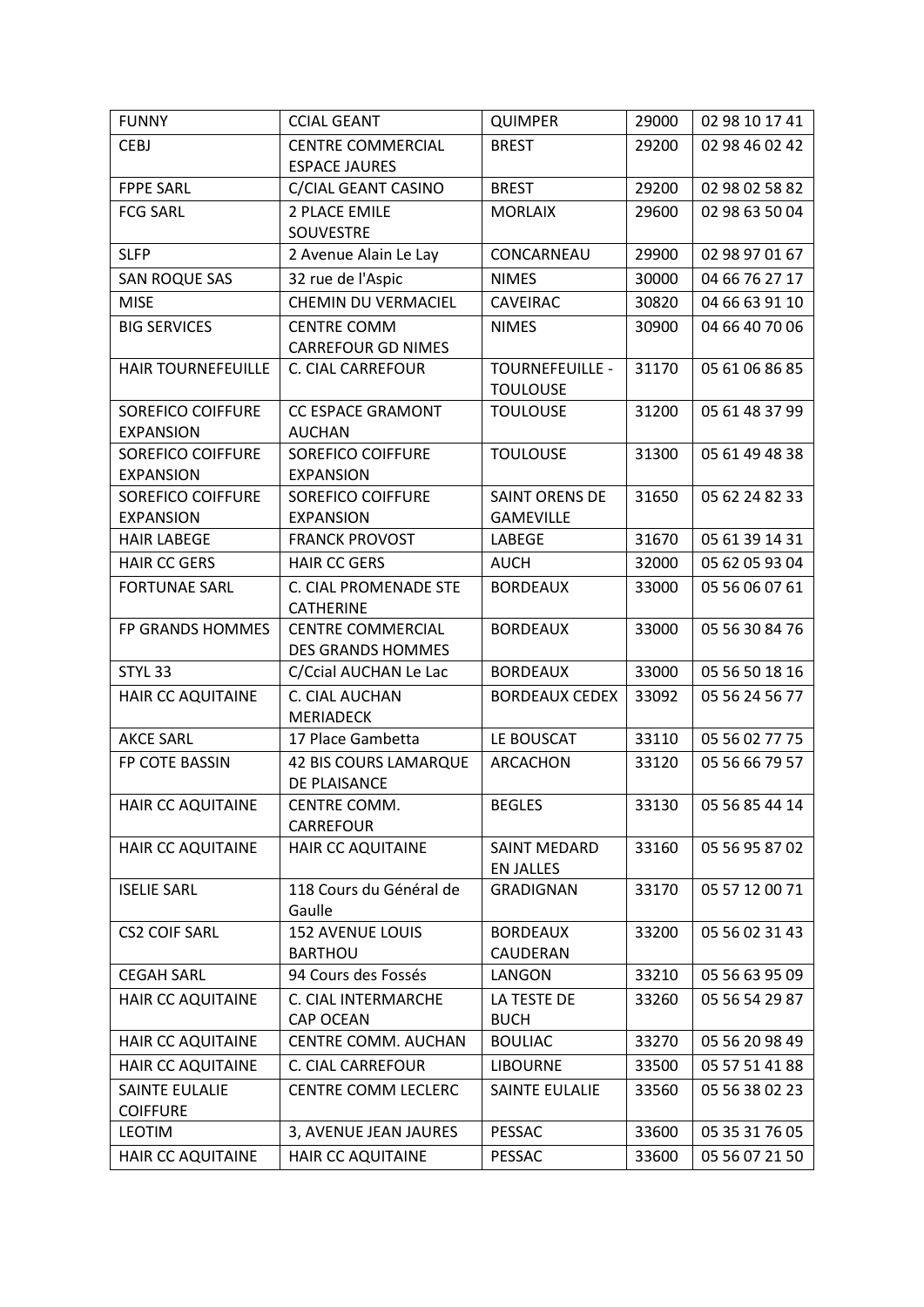| HAIR CC AQUITAINE     | CENTRE COMM.                                 | <b>MERIGNAC</b>                         | 33700 | 05 56 47 66 05 |
|-----------------------|----------------------------------------------|-----------------------------------------|-------|----------------|
| <b>MSM</b>            | <b>CARREFOUR</b><br>32 AVENUE DE VERDUN      | <b>PEZENAS</b>                          | 34120 | 04 67 26 55 51 |
| <b>DANIELE ARNAUD</b> | C/Ccial AUCHAN                               | <b>SETE</b>                             | 34200 | 04 67 53 16 84 |
| <b>RASHA SARL</b>     | CC Les Portes de la Mer                      | LUNEL                                   | 34400 | 04 99 54 53 75 |
|                       |                                              | <b>BEZIERS</b>                          |       |                |
| <b>34 COIFF SARL</b>  | <b>CENTRE COMMERCIAL</b><br>CAP OCCITAN      |                                         | 34500 | 04 67 76 98 53 |
| FP BALARUC            | ZAC DE LA BARRIERE                           | <b>BALARUC LE</b>                       | 34540 | 04 67 53 19 35 |
|                       |                                              | <b>VIEUX</b>                            |       |                |
| <b>BIG SERVICES</b>   | C/C CARREFOUR GRAND                          | <b>LATTES</b>                           | 34970 | 04 67 64 81 50 |
|                       | SUD                                          |                                         |       |                |
| <b>HAIR RENNES</b>    | <b>Centre Commercial</b>                     | <b>RENNES</b>                           | 35000 | 02 99 65 58 00 |
| <b>CLEUNAY</b>        | Cleunay LECLERC                              |                                         |       |                |
| <b>PATTON COIFF</b>   | <b>Centre Commercial ALMA</b>                | <b>RENNES</b>                           | 35000 | 02 99 77 27 64 |
| <b>GIL SARL</b>       | <b>19 QUAI LAMARTINE</b>                     | <b>RENNES</b>                           | 35000 | 02 99 78 33 03 |
| <b>GIL BIS</b>        | <b>8 RUE DE TOULOUSE</b>                     | <b>RENNES</b>                           | 35000 | 02 99 79 08 65 |
| <b>JOYINE SARL</b>    | <b>CENTRE COMMERCIAL</b>                     | <b>LECOUSSE</b>                         | 35133 | 02 99 94 25 18 |
|                       | <b>LECLERC</b>                               |                                         |       |                |
| JCR 13 BRUZ           | <b>6 PLACE DU VERT</b><br><b>BUISSON</b>     | <b>BRUZ</b>                             | 35170 | 02 99 57 94 42 |
| <b>GIL SARL</b>       | <b>4 PLACE DU MARECHAL</b>                   | SAINT-MALO                              | 35400 | 02 99 82 10 09 |
|                       | <b>LECLERC</b>                               |                                         |       |                |
| <b>HAIR SHOW</b>      | C/Ccial Le Mée                               | <b>VITRE</b>                            | 35500 | 02 99 75 10 74 |
| <b>JOYINE SARL</b>    | C.Cial Carrefour                             | <b>CESSON SEVIGNE</b>                   | 35510 | 02 23 45 16 96 |
| <b>NCCM SARL</b>      | C/C CORA                                     | <b>PACE</b>                             | 35740 | 02 99 85 58 78 |
| Unipersonnelle        |                                              |                                         |       |                |
| <b>BENJAMIN SARL</b>  | <b>CC GRAND QUARTIER</b>                     | <b>SAINT GREGOIRE</b>                   | 35760 | 02 99 54 50 13 |
| FP CHAMBRAY           | <b>CCIAL LA VRILLONERIE</b>                  | <b>CHAMBRAY LES</b>                     | 37170 | 02 47 28 85 15 |
| FP SAINT PIERRE DES   | <b>CENTRE COMM LES</b>                       | <b>TOURS</b><br><b>SAINT PIERRE DES</b> | 37703 | 02 47 32 96 97 |
| <b>CORPS</b>          | <b>ATLANTES</b>                              | <b>CORPS</b>                            |       |                |
| Marie France          | Galerie Marchande                            | <b>ISLE D'ABEAU</b>                     | 38080 | 04 74 27 12 76 |
| Création              | <b>CARREFOUR</b>                             |                                         |       |                |
| <b>RENOUV</b>         | <b>CENTRE COMMERCIAL</b>                     | <b>SALAISE SUR</b>                      | 38150 | 04 74 29 93 38 |
|                       | <b>CARREFOUR</b>                             | SANNE                                   |       |                |
| <b>MKCM</b>           | <b>Centre Commercial</b>                     | <b>MEYLAN</b>                           | 38240 | 04 76 89 87 99 |
|                       | <b>CARREFOUR MEYLAN</b>                      |                                         |       |                |
| <b>EVIDENCE</b>       | 44 rue de la République                      | <b>BOURGOIN</b><br><b>JALLIEU</b>       | 38300 | 04 74 93 15 28 |
| <b>BCB SARL</b>       | <b>Centre Commercial</b>                     | LONS LE SAUNIER                         | 39000 | 03 84 47 31 54 |
|                       | <b>GEANT</b>                                 |                                         |       |                |
| PL TARNOS SARL        | <b>CENTRE COMMERCIAL</b><br><b>CARREFOUR</b> | <b>TARNOS</b>                           | 40220 | 0559088712     |
| PL ATLANTIQUE         | C/Ccial LECLERC                              | <b>ST VINCENT DE</b>                    | 40230 | 05 58 77 12 09 |
|                       |                                              | <b>TYROSSE</b>                          |       |                |
| <b>EMI SARLU</b>      | 130 Avenue du Maréchal                       | <b>BISCARROSSE</b>                      | 40600 | 05 58 78 09 90 |
|                       | Lyautey                                      |                                         |       |                |
| PL SAINT PAUL SARL    | C/Cial Le Grand Mail                         | ST PAUL LES DAX                         | 40990 | 05 58 91 29 26 |
| LA FRANGE SARL        | C/Ccial AUCHAN                               | <b>VINEUIL</b>                          | 41350 | 02 54 42 54 61 |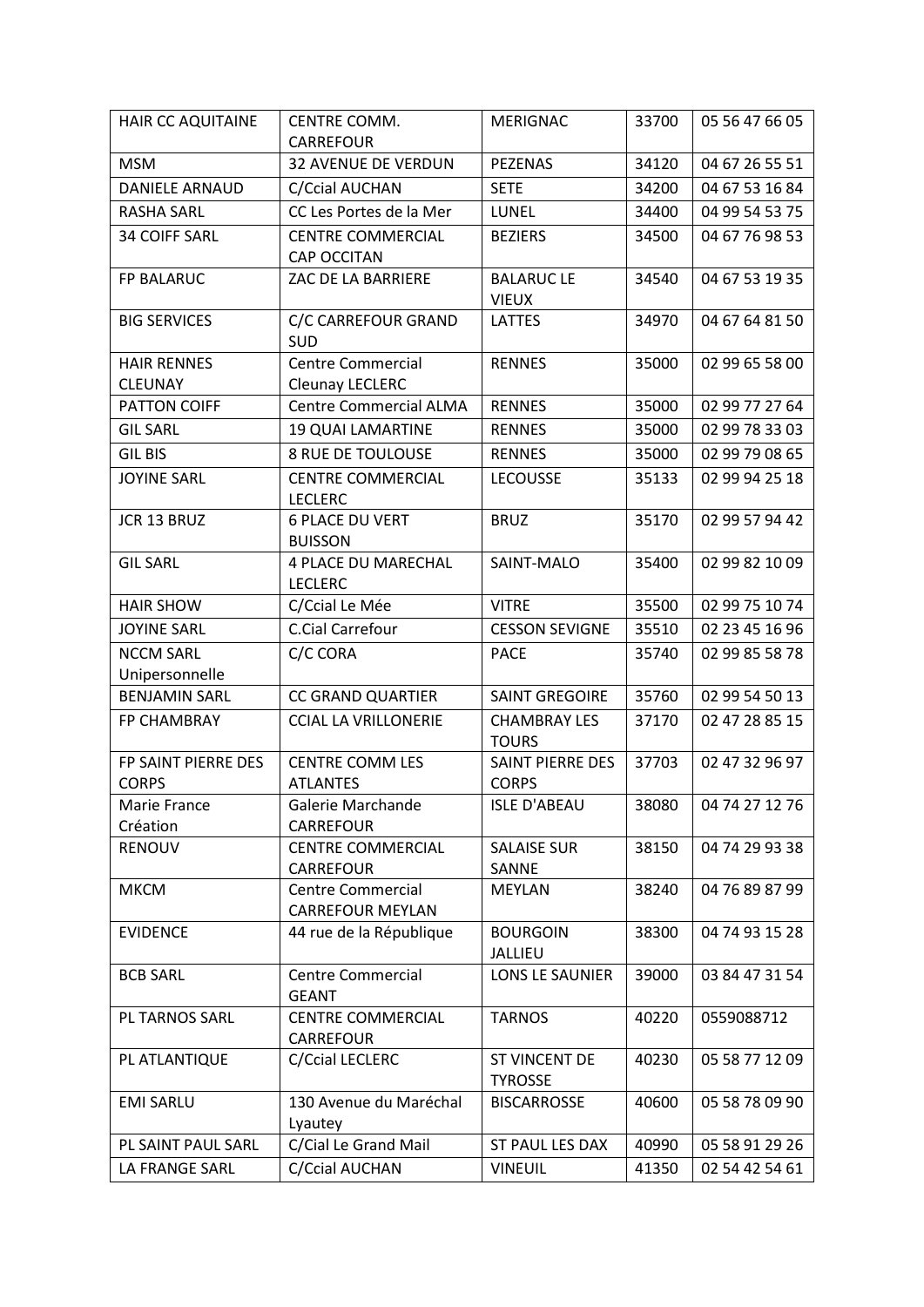| SAINT-é-CILE              | ZAC PONT DE L'ÂNE                                    | SAINT-ETIENNE         | 42000 | 04 77 80 07 04 |
|---------------------------|------------------------------------------------------|-----------------------|-------|----------------|
|                           | <b>MONTHIEU</b>                                      |                       |       |                |
| <b>SOREFICO COIFFURE</b>  | <b>SOREFICO COIFFURE</b>                             | <b>VILLARS</b>        | 42390 | 04 77 93 44 51 |
| <b>EXPANSION</b>          | <b>EXPANSION</b>                                     |                       |       |                |
| <b>DORAL</b>              | <b>31 RUE SAINT JEAN</b>                             | <b>MONTBRISON</b>     | 42600 | 04 77 58 47 47 |
| <b>MARTIN JEROME</b>      | <b>5 RUE DE BUDAPEST</b>                             | <b>NANTES</b>         | 44000 | 02 51 82 49 13 |
| SARL JEC HAIR             | Galeries Lafayette -                                 | <b>NANTES</b>         | 44000 | 02 40 47 10 20 |
|                           | Quartier Decré                                       |                       |       |                |
| <b>SUDNA SAS</b>          | CC Pôle Sud                                          | <b>BASSE GOULAINE</b> | 44115 | 02 40 33 12 66 |
| HAIR BEAULIEU SARL        | 6, Rue du Docteur                                    | <b>NANTES</b>         | 44200 | 02 40 74 12 44 |
|                           | Zamenhoff                                            |                       |       |                |
| <b>MARCO MIGA</b>         | <b>CENTRE COMMERCIAL</b>                             | <b>PORNIC</b>         | 44210 | 02 40 82 73 57 |
|                           | <b>LECLERC</b>                                       |                       |       |                |
| <b>LBCR</b>               | <b>CENTRE COMMERCIAL</b>                             | SAINT SEBASTIEN       | 44230 | 02 40 34 10 80 |
|                           | <b>AUCHAN</b>                                        | <b>SUR LOIRE</b>      |       |                |
| <b>CLERA SAS</b>          | Route de Paris                                       | <b>NANTES</b>         | 44300 | 02 40 93 97 13 |
| <b>MJD GUERANDE</b>       | <b>CENTRE COMMERCIAL</b>                             | <b>GUERANDE</b>       | 44350 | 02 40 00 90 63 |
|                           | <b>LECLERC</b>                                       |                       |       |                |
| <b>OCNA</b>               | <b>CCIAL LECLERC OCEANE</b>                          | <b>REZE</b>           | 44400 | 02 28 91 14 61 |
| HAIR LA BAULE SARL        | <b>10 BD HENNECART</b>                               | LA BAULE              | 44500 | 02 40 24 18 89 |
| <b>HAIR TRIGNAC</b>       | <b>CENTRE COMMERCIAL</b>                             | <b>TRIGNAC</b>        | 44570 | 02 40 90 19 25 |
|                           | <b>AUCHAN</b>                                        |                       |       |                |
| <b>HAIR IMMACULEE</b>     | <b>CENTRE LECLERC</b>                                | <b>SAINT NAZAIRE</b>  | 44600 | 02 40 01 88 28 |
|                           | <b>IMMACULE</b>                                      |                       |       |                |
| S.C.E. ORVAULT            | <b>Centre Commercial</b><br><b>LECLERC Grand'Val</b> | <b>ORVAULT</b>        | 44700 | 02 40 76 70 43 |
| <b>ATNA SARL</b>          | CC ATLANTIS LE CENTRE                                | SAINT HERBLAIN        | 44811 | 02 40 92 03 37 |
|                           |                                                      | <b>CEDEX</b>          |       |                |
| <b>CSP SARL</b>           | 4 Rue de la Cerche                                   | <b>ORLEANS</b>        | 45000 | 02 38 54 09 33 |
| <b>DLP</b>                | 460 rue Marcel Belot                                 | <b>OLIVET</b>         | 45160 | 02 38 69 01 06 |
| <b>JOSE ROMERO</b>        | C/Ccial GEANT CASINO                                 | AMILLY                | 45200 | 02 38 85 17 27 |
| <b>DIFFUSION</b>          |                                                      |                       |       |                |
| <b>PHOENIX COIFFURE</b>   | 43, PLACE DU MARTROI                                 | <b>PITHIVIERS</b>     | 45300 | 02 38 30 33 90 |
| <b>HAIR CHECY</b>         | C/C LECLERC - Belles Rives                           | <b>CHECY</b>          | 45430 | 02 38 91 45 84 |
|                           | ZAC de la Guignardière                               |                       |       |                |
| <b>LORRAINE STYL SARL</b> | C/Ccial AUCHAN                                       | <b>GIEN</b>           | 45500 | 02 38 38 00 51 |
| <b>DPLP SARL</b>          | CC Carrefour - 2601 RN 20                            | SARAN                 | 45770 | 02 38 81 73 48 |
| PL CARNOT SARL            | <b>78 TER BOULEVARD</b>                              | <b>AGEN</b>           | 47000 | 0553472494     |
|                           | CARNOT                                               |                       |       |                |
| PL MARMANDE SARL          | C/Ccial LECLERC                                      | MARMANDE              | 47200 | 05 53 39 07 07 |
| <b>EURL CECLE</b>         | 9 BIS, RUE SAINTE                                    | <b>VILLENEUVE SUR</b> | 47300 | 05 53 71 54 87 |
|                           | <b>CATHERINE</b>                                     | LOT                   |       |                |
| ANGEVIAL                  | Zone Commerciale                                     | <b>TONNEINS</b>       | 47400 | 05 53 84 55 70 |
|                           | <b>LECLERC</b>                                       |                       |       |                |
| <b>HAIR CC GERS</b>       | <b>HAIR CC GERS</b>                                  | <b>BOE</b>            | 47550 | 05 53 98 13 52 |
| <b>COIFF'B</b>            | 13 Bd du Maréchal Foch                               | ANGERS                | 49000 | 02 41 20 92 92 |
| ATLANJOU                  | <b>CENTRE COMMERCIAL</b>                             | <b>ANGERS</b>         | 49000 | 02 41 88 24 42 |
|                           | <b>ESPACE ANJOU</b>                                  |                       |       |                |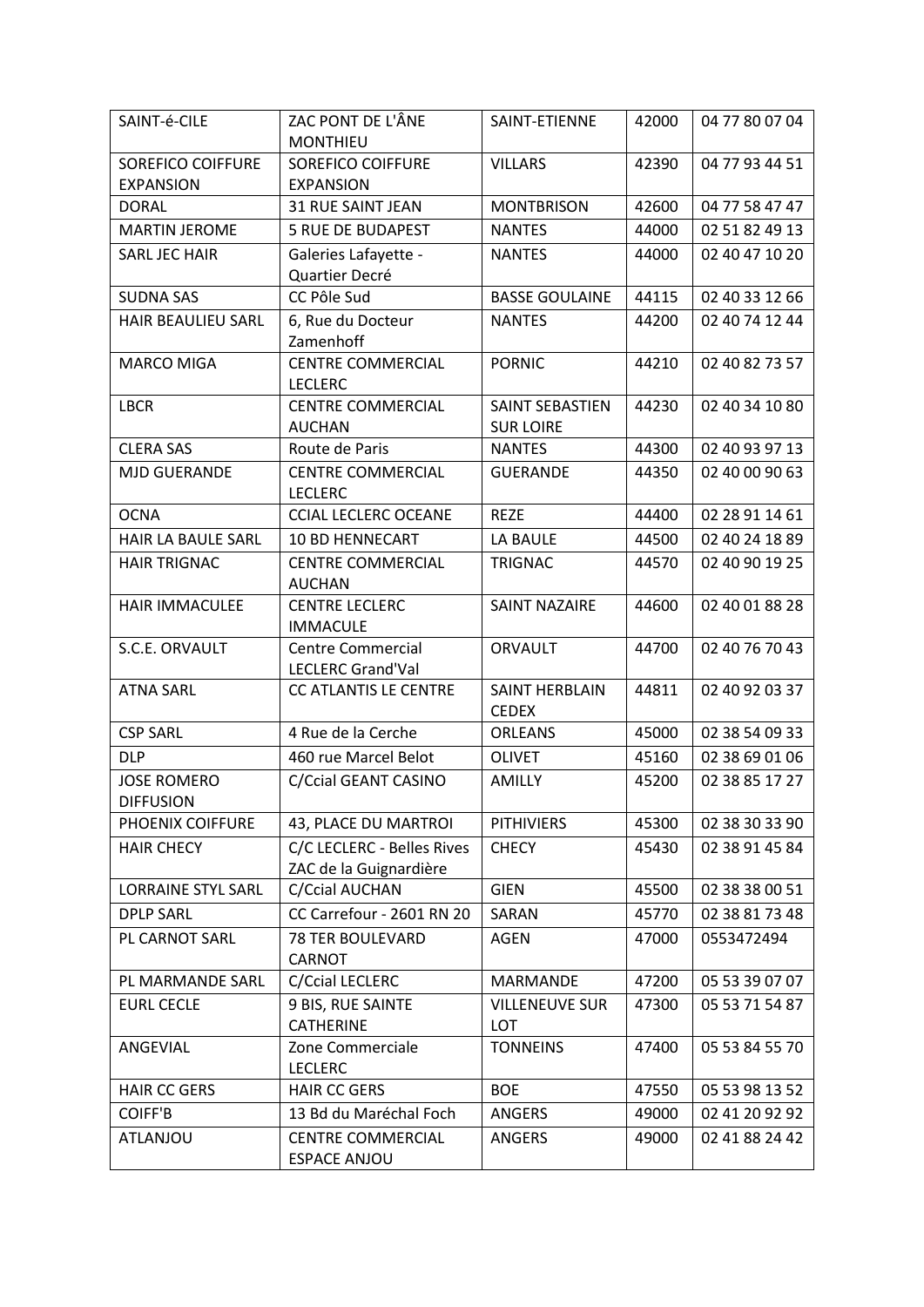| FP BRISSAC                                   | PARC D'ACTIVITE DES                           | <b>BRISSAC QUINCE</b>                   | 49320 | 02 41 44 36 64 |
|----------------------------------------------|-----------------------------------------------|-----------------------------------------|-------|----------------|
|                                              | <b>FONTENELLES</b>                            |                                         |       |                |
| <b>MPL SARL</b>                              | 17/19 Rue Saint Jean                          | SAUMUR                                  | 49400 | 02 41 38 90 54 |
| POMALOU SARL                                 | <b>CENTRE COMMERCIAL</b><br><b>LECLERC</b>    | SAUMUR                                  | 49400 | 02 41 53 37 96 |
| <b>NASSYL SARL</b>                           | 4 rue du Lycée                                | <b>COUTANCES</b>                        | 50200 | 02 33 47 77 51 |
| <b>JCR SARL</b>                              | 8 RUE DU POT D'ETAIN                          | <b>AVRANCHES</b>                        | 50300 | 02 33 60 96 75 |
| DAG COIFFURE SARL                            | 53 Rue Couraye                                | <b>GRANVILLE</b>                        | 50400 | 02 33 69 36 39 |
| <b>DSL FINANCES</b>                          | <b>CENTRE COMM AUCHAN</b>                     | <b>LA GLACERIE</b>                      | 50470 | 02 33 20 46 33 |
|                                              | <b>COTENTIN</b>                               | (CHERBOURG)                             |       |                |
| PLACE AM SARL                                | <b>29 RUE PORTE LUCAS</b>                     | <b>EPERNAY</b>                          | 51200 | 03 26 52 02 34 |
| HAIR CORMONTREUIL                            | <b>C.C CORA</b>                               | <b>CORMONTREUIL -</b><br><b>REIMS</b>   | 51350 | 03 26 82 07 57 |
| <b>HAIR SAINT BRICE 51</b>                   | C/C REIMS SAINT BRICE                         | <b>SAINT BRICE</b><br><b>COURCELLES</b> | 51370 | 03 26 82 31 46 |
| <b>BRUNET Jean Jacques</b>                   | C.Cial Leclerc Pégase                         | LAVAL                                   | 53000 | 02 43 53 78 24 |
| SAINT SEBASTIEN                              | <b>CENTRE COMMERCIAL ST</b>                   | <b>NANCY</b>                            | 54000 | 03 83 32 35 66 |
| <b>COIFFURES</b>                             | SEBASTIEN                                     |                                         |       |                |
| <b>SAINT MARTIN DEUX</b>                     | <b>CENTRE COMMERCIAL</b>                      | <b>LONGWY MONT</b>                      | 54350 | 03 82 26 64 01 |
| <b>COIFFURES</b>                             | AUCHAN "Pôle Europe"                          | <b>SAINT MARTIN</b>                     |       |                |
| <b>LORRAINE STYL</b>                         | <b>Centre Commercial</b><br><b>AUCHAN</b>     | LAXOU                                   | 54520 | 03 83 98 01 54 |
| <b>ELFY</b>                                  | 23 RUE DU LIEUTENANT-<br><b>COLONEL MAURY</b> | <b>VANNES</b>                           | 56000 | 02 97 47 90 91 |
| <b>SATYNE SARL</b>                           | <b>7 RUE THIERS</b>                           | <b>VANNES</b>                           | 56000 | 02 97 69 12 43 |
| <b>YLEA</b>                                  | 2 RUE DE LA PATRIE                            | <b>LORIENT</b>                          | 56100 | 02 97 84 81 45 |
| <b>YLEA</b>                                  | 28 PLACE DE LA<br><b>REPUBLIQUE</b>           | <b>AURAY</b>                            | 56400 | 02 97 56 32 16 |
| <b>OPTY SARL</b>                             | <b>CC GEANT CASINO</b>                        | LANESTER                                | 56600 | 02 97 76 34 67 |
| <b>ARTHUR</b>                                | <b>CENTRE COMMERCIAL</b><br><b>MUSE</b>       | <b>METZ</b>                             | 57000 | 03 87 74 28 51 |
| <b>SEMECOIF</b>                              | <b>CC AUCHAN</b>                              | SEMECOURT                               | 57280 | 03 87 51 19 50 |
| ANT-BER                                      | ZAC Les Terrasses de la<br>Sarre              | SARREBOURG                              | 57400 | 03 87 25 65 25 |
| <b>FARE COIFFURES</b>                        | <b>CENTRE COMMERCIAL</b><br><b>AUCHAN</b>     | <b>FAREBERSVILLER</b>                   | 57450 | 03 87 90 40 87 |
| <b>SOREFICO COIFFURE</b><br><b>EXPANSION</b> | <b>C. CIAL CARREFOUR</b>                      | MARZY (NEVERS)                          | 58180 | 03 86 36 92 64 |
| <b>LYLOO</b>                                 | <b>20 ROUTE DE CHAMPVERT</b>                  | <b>DECIZE</b>                           | 58300 | 03 86 77 11 11 |
| <b>HAIR LEERS</b>                            | <b>CC AUCHAN</b>                              | <b>LEERS</b>                            | 59115 | 03 20 75 44 44 |
| ROYAL PRESTIGE                               | 10 Rue Clémenceau                             | <b>DUNKERQUE</b>                        | 59140 | 03 28 59 18 76 |
| <b>SOREFICO COIFFURE</b><br><b>EXPANSION</b> | <b>C.CIAL CARREFOUR</b>                       | WASQUEHAL                               | 59290 | 03 20 89 16 48 |
| <b>SOREFICO COIFFURE</b>                     | SOREFICO COIFFURE                             | <b>AULNOY LEZ</b>                       | 59300 | 03 27 46 30 83 |
| <b>EXPANSION</b>                             | <b>EXPANSION</b>                              | VALENCIENNES                            |       |                |
| <b>HAIR ENGLOS</b>                           | <b>CENTRE COMMERCIAL</b><br><b>AUCHAN</b>     | <b>ENGLOS</b>                           | 59320 | 03 20 92 20 93 |
| <b>SOREFICO COIFFURE</b>                     | SOREFICO COIFFURE                             | PETITE FORET -                          | 59494 | 03 27 46 80 93 |
| <b>EXPANSION</b>                             | <b>EXPANSION</b>                              | VALENCIENNES                            |       |                |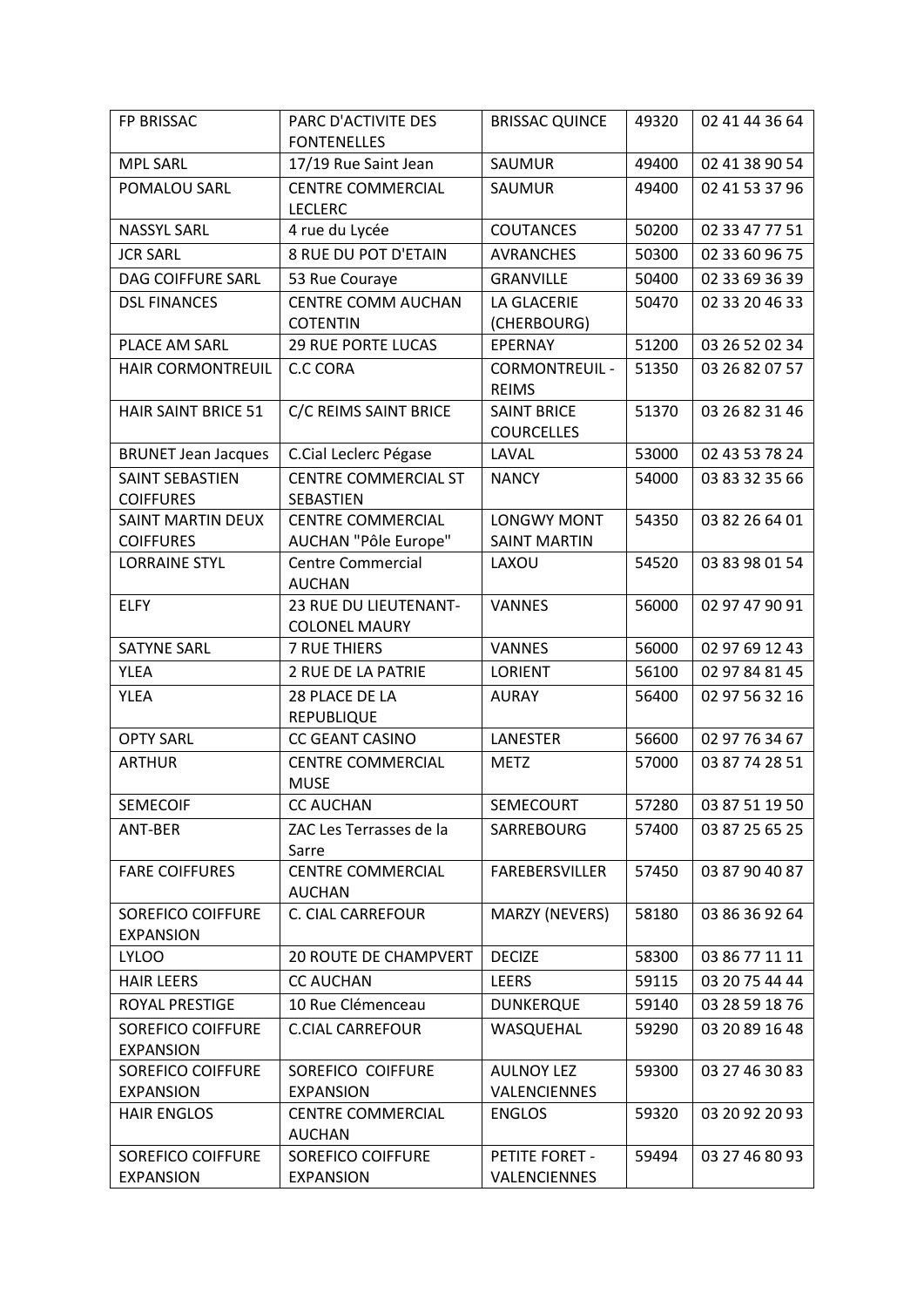| <b>HAIR LOUVROIL</b>                          | <b>CC AUCHAN</b>                                    | LOUVROIL                           | 59720 | 03 27 61 68 21 |
|-----------------------------------------------|-----------------------------------------------------|------------------------------------|-------|----------------|
| AMBRE SARL                                    | 12 Rue des Jacobins                                 | <b>BEAUVAIS</b>                    | 60000 | 03 44 45 40 00 |
| <b>DELPHINUS SARL</b>                         | PARKING CENTRE<br><b>COMMERCIAL LECLERC</b>         | <b>CHAMBLY</b>                     | 60230 | 01 30 28 81 80 |
| <b>OZELABY</b>                                | <b>9 BIS RUE DU PUITS BRAY</b>                      | LAMORLAYE                          | 60260 | 03 44 21 29 12 |
| <b>HAIR VENETTE</b>                           | <b>C.CIAL CARREFOUR</b>                             | <b>COMPIEGNE</b><br><b>VENETTE</b> | 60280 | 03 44 90 01 06 |
| LES 2 P HAIR SARL                             | <b>17 RUE SAINT HILAIRE</b>                         | <b>SENLIS</b>                      | 60300 | 03 44 63 00 10 |
| <b>REVES ET COIFFURES</b><br>SARL             | <b>140 RUE DU CONNETABLE</b>                        | <b>CHANTILLY</b>                   | 60500 | 03 44 57 74 74 |
| <b>SL COIFF</b>                               | <b>1 RUE SAINT BLAISE</b>                           | <b>ALENCON</b>                     | 61000 | 02 14 17 01 63 |
| <b>HAIR ARRAS SARL</b>                        | 48 Rue Désiré Delansorne                            | <b>ARRAS</b>                       | 62000 | 03 21 51 03 43 |
| <b>SOREFICO COIFFURE</b><br><b>EXPANSION</b>  | <b>C.CIAL LECLERC</b>                               | <b>DAINVILLE</b>                   | 62000 | 03 21 71 17 18 |
| <b>SOREFICO COIFFURE</b>                      | SOREFICO COIFFURE                                   | <b>NOYELLES</b>                    | 62950 | 03 21 49 20 36 |
| <b>EXPANSION</b>                              | <b>EXPANSION</b>                                    | <b>GODAULT</b>                     |       |                |
| NG AUBIERE SARL                               | 34-36 AVENUE DE<br><b>COURNON</b>                   | <b>AUBIERE</b>                     | 63170 | 04 73 16 48 39 |
| <b>LEMPDES COIFF SARL</b>                     | <b>CENTRE COMMERCIAL</b><br><b>CORA</b>             | <b>LEMPDES</b>                     | 63370 | 04 73 61 97 48 |
| <b>SOCIETE 34</b>                             | <b>RUE JEAN BIGOT</b>                               | <b>ISSOIRE</b>                     | 63500 | 04 73 55 15 15 |
| <b>HAIR PAU</b>                               | <b>FRANCK PROVOST</b>                               | PAU                                | 64000 | 05 59 27 02 06 |
| PL OCEAN                                      | LIEU-DIT SOUHARA                                    | <b>URRUGNE</b>                     | 64122 | 05 59 47 26 36 |
| <b>BMC IRATY SARL</b>                         | 1 rue des Hirondelles                               | <b>BIARRITZ</b>                    | 64200 | 05 59 43 95 68 |
| <b>JUMP 64 SARL</b>                           | <b>1 AVENUE DE LA MARNE</b>                         | <b>BIARRITZ</b>                    | 64200 | 05 59 24 13 17 |
| <b>SOME HAIR BLOND</b>                        | <b>19 BOULEVARD THIERS</b>                          | SAINT JEAN DE<br>LUZ               | 64500 | 05 59 26 41 48 |
| <b>SOREFICO COIFFURE</b>                      | SOREFICO COIFFURE                                   | ANGLET                             | 64600 | 05 59 63 23 94 |
| <b>EXPANSION</b>                              | <b>EXPANSION</b>                                    |                                    |       |                |
| LE MERIDIEN COIFF                             | <b>CENTRE COMMERCIAL</b>                            | <b>IBOS</b>                        | 65420 | 05 62 51 27 19 |
| SARL                                          | <b>LECLERC</b>                                      |                                    |       |                |
| <b>66 COIFF SARL</b>                          | <b>CENTRE COMMERCIAL</b><br><b>LECLERC POLYGONE</b> | PERPIGNAN                          | 66000 | 04 68 51 26 89 |
| PERPIGNAN COIFF                               | <b>CC CARREFOUR local B55</b>                       | <b>CLAIRA</b>                      | 66530 | 04 68 59 24 85 |
| <b>HALLES COIFFURES</b>                       | 24, RUE DES HALLES                                  | <b>STRASBOURG</b>                  | 67000 | 03 90 22 27 18 |
| <b>BAGGERSEE</b>                              | C/C AUCHAN                                          | <b>ILLKIRCH</b>                    | 67400 | 03 88 65 84 64 |
| <b>COIFFURES</b>                              |                                                     | GRAFFENSTADEN                      |       |                |
| <b>MUNDO COIFFURES</b>                        | <b>CENTRE COMMERCIAL</b><br><b>CORA</b>             | MUNDOLSHEIM                        | 67452 | 03 88 18 42 38 |
| <b>TWINS SARL</b>                             | <b>23A RUE VAUBAN</b>                               | COLMAR                             | 68000 | 03 89 23 75 70 |
| <b>HOUSSEN COIFFURES</b>                      | <b>CENTRE COMMERCIAL</b><br><b>CORA</b>             | <b>COLMAR</b><br><b>HOUSSEN</b>    | 68019 | 03 89 41 69 36 |
| <b>ILES NAPOLEON</b><br><b>COIFFURES SARL</b> | C/C CARREFOUR                                       | ILLZACH                            | 68110 | 03 89 31 05 24 |
| <b>HAIR CONFLUENCE</b>                        | ZAC Lyon Confluence                                 | <b>LYON</b>                        | 69002 | 04 37 57 08 99 |
| HAIR LAFAYETTE SARL                           | 12 Cours Lafayette                                  | <b>LYON</b>                        | 69003 | 04 78 62 30 65 |
| <b>SOREFICO COIFFURE</b><br><b>EXPANSION</b>  | <b>SOREFICO COIFFURE</b><br><b>EXPANSION</b>        | LYON 03                            | 69003 | 04 78 60 61 26 |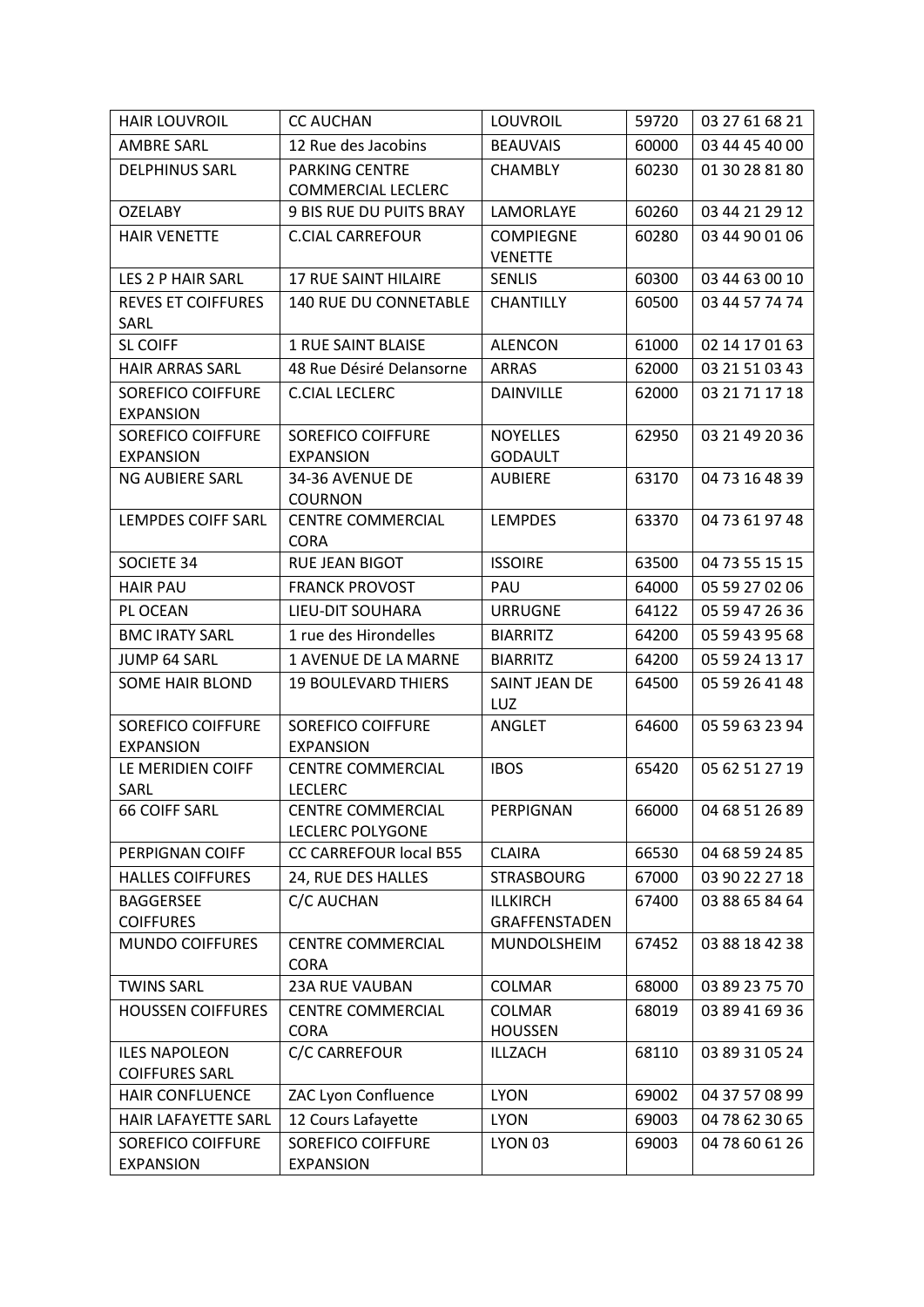| R PRO SARLU              | 1 Cours Vitton                               | <b>LYON</b>             | 69006 | 04 78 89 01 01 |
|--------------------------|----------------------------------------------|-------------------------|-------|----------------|
| <b>HR GESTION</b>        | 83 Avenue des Frères                         | <b>LYON</b>             | 69008 | 04 78 00 82 97 |
|                          | Lumière                                      |                         |       |                |
| <b>VIRSAND SARL</b>      | CENTRE COMMERCIAL LES                        | <b>VAULX EN VELIN</b>   | 69120 | 04 72 14 10 60 |
|                          | 7 CHEMINS                                    |                         |       |                |
| Salon DANY CLAUDE        | Chemin Jean Marie                            | <b>ECULLY</b>           | 69130 | 04 78 33 59 83 |
|                          | Vianney                                      |                         |       |                |
| PASOLI SARL              | 38 AVENUE DE LA                              | <b>TASSIN LA DEMI</b>   | 69160 | 04 78 34 25 00 |
|                          | <b>REPUBLIQUE</b>                            | <b>LUNE</b>             |       |                |
| <b>SOREFICO COIFFURE</b> | SOREFICO COIFFURE                            | <b>SAINT GENIS</b>      | 69230 | 04 78 56 89 06 |
| <b>EXPANSION</b>         | <b>EXPANSION</b>                             | LAVAL                   |       |                |
| <b>SOREFICO COIFFURE</b> | <b>CC AUCHAN</b>                             | <b>CALUIRE ET CUIRE</b> | 69300 | 04 78 08 47 26 |
| <b>EXPANSION</b>         |                                              |                         |       |                |
| HAIR FRANCHEVILLE        | <b>CENTRE COMMERCIAL</b><br><b>CARREFOUR</b> | <b>FRANCHEVILLE</b>     | 69340 | 04 78 37 47 46 |
| <b>SOREFICO COIFFURE</b> | C.CIAL CARREFOUR du                          | <b>GIVORS</b>           | 69700 | 04 72 24 05 70 |
| <b>EXPANSION</b>         | <b>GIERS</b>                                 |                         |       |                |
| <b>AAMCM COIFFURE</b>    | <b>20 RUE DE LA BARRE</b>                    | <b>MACON</b>            | 71000 | 09 83 07 90 16 |
| <b>EURL</b>              |                                              |                         |       |                |
| SOCIETE DE LA            | 40 Place de Beaune                           | <b>CHALON SUR</b>       | 71100 | 03 85 46 64 46 |
| <b>COIFFURE ET DE LA</b> |                                              | <b>SAONE</b>            |       |                |
| <b>BEAUTE</b>            |                                              |                         |       |                |
| <b>SALON ELISABETH</b>   | C/CIAL LECLERC                               | <b>MONTCEAU LES</b>     | 71300 | 03 85 55 91 91 |
| LAVEYRIE                 |                                              | <b>MINES</b>            |       |                |
| <b>EURL ANNA</b>         | <b>CENTRE COMMERCIAL</b>                     | PARAY LE MONIAL         | 71600 | 03 85 26 10 58 |
|                          | <b>LECLERC</b>                               |                         |       |                |
| <b>MALEX SARL</b>        | CC Les Jacobins                              | LE MANS                 | 72000 | 02 43 23 97 99 |
| <b>CHAYO SARL</b>        | CC Carrefour Centre Sud                      | LE MANS                 | 72100 | 02 43 85 03 00 |
| <b>DESIGN COIFFURE</b>   | 130, AVENUE DU GOLF                          | <b>DRUMETTAZ</b>        | 73420 | 04 79 61 99 28 |
| DRUMETTAZ SAS            |                                              | <b>CLARAFOND</b>        |       |                |
| <b>DELPHINE C SARL</b>   | <b>6 ALLEE FRANCOIS</b>                      | ANNEMASSE               | 74000 | 04 50 83 95 44 |
|                          | <b>TRUFFAUT</b>                              |                         |       |                |
| FIONA C. SARL            | CC GEANT "Praz du                            | ANNEMASSE               | 74100 | 04 50 74 80 47 |
|                          | Léman"                                       |                         |       |                |
| <b>MUSTANG</b>           | 1 Place Alexandre Moret -                    | ANNEMASSE               | 74100 | 04 50 92 48 29 |
|                          | Le Savoy<br><b>ECOQUARTIER DU</b>            |                         |       | 04 50 03 80 83 |
| <b>LODJS SARL</b>        | <b>CHATEAU DES SIRES</b>                     | <b>BONNEVILLE</b>       | 74130 |                |
| <b>DESIGN'COIFFURE</b>   | 7 RUE AMEDEE FORAS                           | THONON LES              | 74200 | 04 50 17 12 59 |
| THONON 2                 |                                              | <b>BAINS</b>            |       |                |
| <b>DESIGN'COIFFURE</b>   | 19, RUE PAMPHIOT                             | <b>THONON LES</b>       | 74200 | 04 50 72 15 44 |
| <b>THONON</b>            |                                              | <b>BAINS</b>            |       |                |
| <b>DESIGN'COIFFURE</b>   | CC LE WARRENS                                | SALLANCHES              | 74700 | 04 50 89 61 77 |
| <b>SALLANCHES</b>        |                                              |                         |       |                |
| <b>DESIGN' COIFFURE</b>  | LIEUDIT LES MOUILLES DE                      | <b>DOMANCY</b>          | 74700 | 04 50 93 66 16 |
| <b>DOMANCY SARL</b>      | LA PALLUD                                    |                         |       |                |
| <b>DESIGN'COIFFURE</b>   | 88 AVENUE DES LACS                           | <b>SCIONZIER</b>        | 74950 | 04 50 78 14 50 |
| <b>SCIONZIER</b>         |                                              |                         |       |                |
| EJCG SASU                | <b>33 RUE DES PETITS</b>                     | <b>PARIS</b>            | 75001 | 01 42 61 26 84 |
|                          | <b>CHAMPS</b>                                |                         |       |                |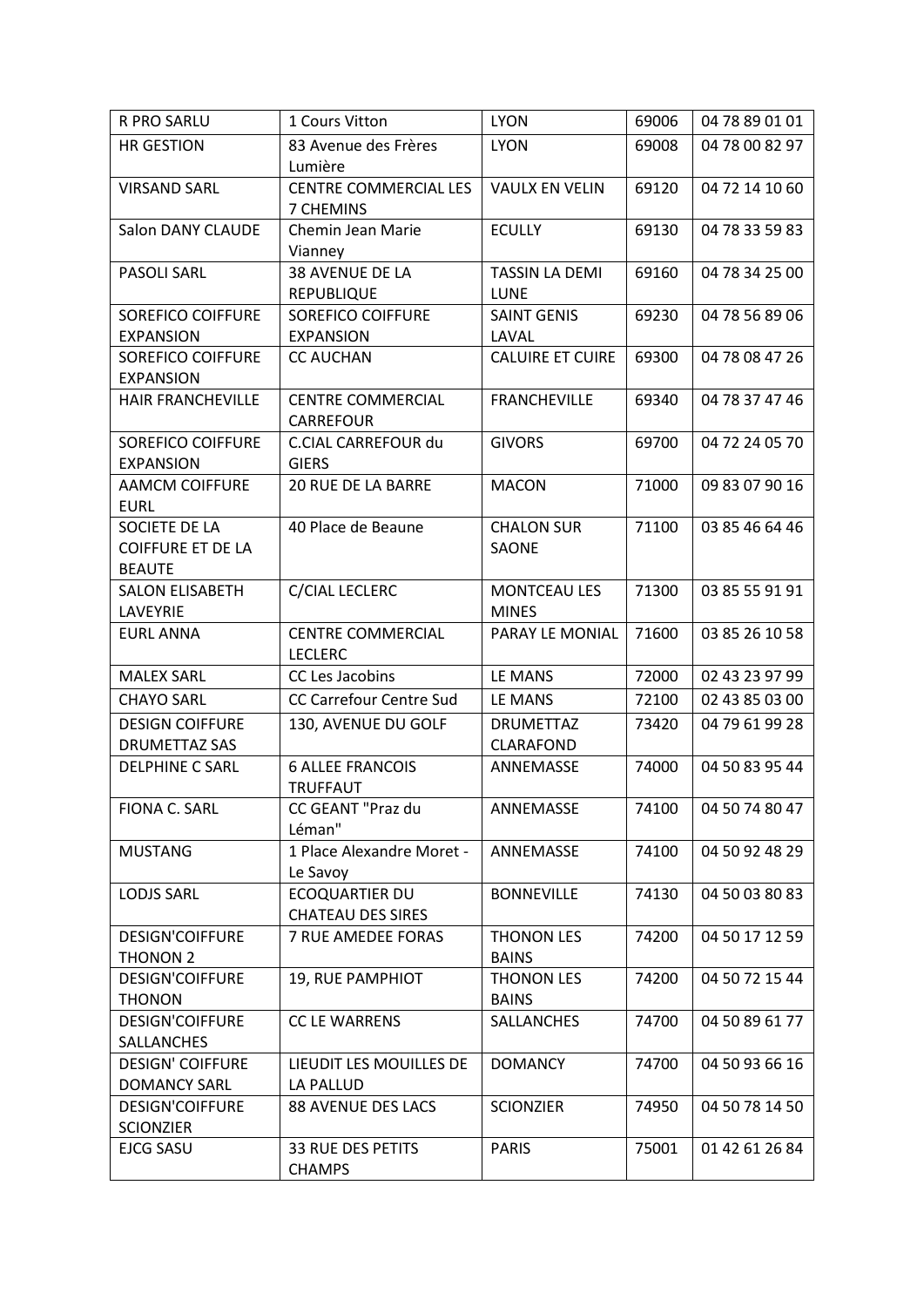| <b>HAIR SAINT HONORE</b> | <b>134 RUE ST HONORE</b>          | PARIS <sub>01</sub> | 75001 | 01 42 60 12 00 |
|--------------------------|-----------------------------------|---------------------|-------|----------------|
| <b>SOREFICO COIFFURE</b> | Forum des Halles                  | <b>PARIS</b>        | 75001 | 01 42 36 31 80 |
| <b>EXPANSION</b>         |                                   |                     |       |                |
| <b>HAIR MONTMARTRE</b>   | 132 Rue Montmartre                | <b>PARIS</b>        | 75002 | 01 45 08 54 11 |
| SARL                     |                                   |                     |       |                |
| <b>HAIR LUTECE</b>       | 35 rue Monge                      | <b>PARIS</b>        | 75005 | 01 43 54 09 28 |
| <b>LCK BREA</b>          | <b>12 RUE BREA</b>                | PARIS <sub>06</sub> | 75006 | 09 86 48 97 97 |
| <b>HAIR PARIS 6</b>      | 107 rue de Rennes                 | PARIS <sub>06</sub> | 75006 | 01 42 22 82 89 |
| <b>CARLA SARL</b>        | 75 Rue Saint Dominique            | <b>PARIS</b>        | 75007 | 01 45 50 36 55 |
| FP GERMAIN SARL          | 256 BOULEVARD ST                  | <b>PARIS</b>        | 75007 | 01 42 22 80 80 |
|                          | <b>GERMAIN</b>                    |                     |       |                |
| <b>FRANCK PROVOST</b>    | 59/61 AV FRANKLIN                 | PARIS <sub>08</sub> | 75008 | 01 43 59 97 05 |
| <b>RIVE DROITE</b>       | <b>ROOSEVELT</b>                  |                     |       |                |
| <b>HAIR MATHURINS</b>    | 21BIS RUE DES<br><b>MATHURINS</b> | PARIS <sub>08</sub> | 75008 | 01 40 06 80 80 |
| <b>SEDY GROUPE</b>       | 2 RUE SAINT LAZARE                | <b>PARIS</b>        | 75009 | 01 44 63 00 01 |
| <b>JULIEN GUILLOT</b>    | 43 Rue de Clichy                  | <b>PARIS</b>        | 75009 | 01 48 74 88 49 |
| <b>VITRY</b>             |                                   |                     |       |                |
| <b>SEDY MAUBEUGE</b>     | <b>67 RUE DE MAUBEUGE</b>         | <b>PARIS</b>        | 75010 | 01 45 26 33 93 |
| SARL                     |                                   |                     |       |                |
| MM REPUBLIQUE SAS        | <b>16 AVENUE DE LA</b>            | <b>PARIS</b>        | 75011 | 01 43 38 51 52 |
|                          | <b>REPUBLIQUE</b>                 |                     |       |                |
| <b>ELEXIA</b>            | 112/116 RUE DE                    | PARIS <sub>11</sub> | 75011 | 01 40 09 92 70 |
|                          | <b>MONTREUIL</b>                  |                     |       |                |
| J. PESTANA               | 3 RUE DE LYON                     | <b>PARIS</b>        | 75012 | 01 43 07 06 77 |
| YOXI                     | <b>40 RUE DE REUILLY</b>          | <b>PARIS</b>        | 75012 | 01 43 43 60 77 |
| FPA DAUMESNIL            | 207 Avenue Daumesnil              | <b>PARIS</b>        | 75012 | 01 43 40 60 11 |
| <b>HAIR GAMBETTA</b>     | 8 RUE DU RENDEZ-VOUS              | <b>PARIS</b>        | 75012 | 01 40 01 92 92 |
| SARL                     |                                   |                     |       |                |
| <b>ELEXIA</b>            | C.CIAL. ITALIE II                 | PARIS <sub>13</sub> | 75013 | 01 45 80 66 44 |
| RALETYPHE                | 120 rue Raymond                   | <b>PARIS</b>        | 75014 | 01 45 41 42 38 |
|                          | Losserand                         |                     |       |                |
| <b>VINEMARIALIS</b>      | 6 rue de l'Ouest                  | <b>PARIS</b>        | 75014 | 01 43 20 56 52 |
| YANEL FELIX FAURE        | 2, AVENUE FELIX FAURE             | <b>PARIS</b>        | 75015 | 01 44 26 46 09 |
| FP COMMERCE              | 41-43 RUE DU<br><b>COMMERCE</b>   | PARIS <sub>15</sub> | 75015 | 01 40 59 02 02 |
| <b>HAIR PASTEUR</b>      | <b>45 BOULEVARD PASTEUR</b>       | <b>PARIS</b>        | 75015 | 01 45 67 21 46 |
| FRIENDS AND CO           | 227 Rue de la Convention          | <b>PARIS</b>        | 75015 | 01 42 50 85 67 |
| SARL                     |                                   |                     |       |                |
| <b>SEDY LE MAROIS</b>    | <b>11 PLACE LE MAROIS</b>         | <b>PARIS</b>        | 75016 | 01 46 47 62 16 |
| <b>COIFFURE COPERNIC</b> | <b>2 RUE COPERNIC</b>             | <b>PARIS</b>        | 75016 | 01 56 28 04 05 |
| SAS                      |                                   |                     |       |                |
| <b>SEDY AUTEUIL</b>      | <b>60 AVENUE THEOPHILE</b>        | <b>PARIS</b>        | 75016 | 01 42 24 40 22 |
|                          | <b>GAUTIER</b>                    |                     |       |                |
| REDAIH LAGACY            | 4 BOULEVARD GOUVION               | <b>PARIS</b>        | 75017 | 01 45 72 53 40 |
|                          | SAINT-CYR                         |                     |       |                |
| <b>GO AHEAD</b>          | 25 Avenue de Clichy               | <b>PARIS</b>        | 75017 | 01 43 87 49 26 |
| <b>SYLVIA C SARL</b>     | 50 Rue des Batignolles            | <b>PARIS</b>        | 75017 | 01 58 60 18 66 |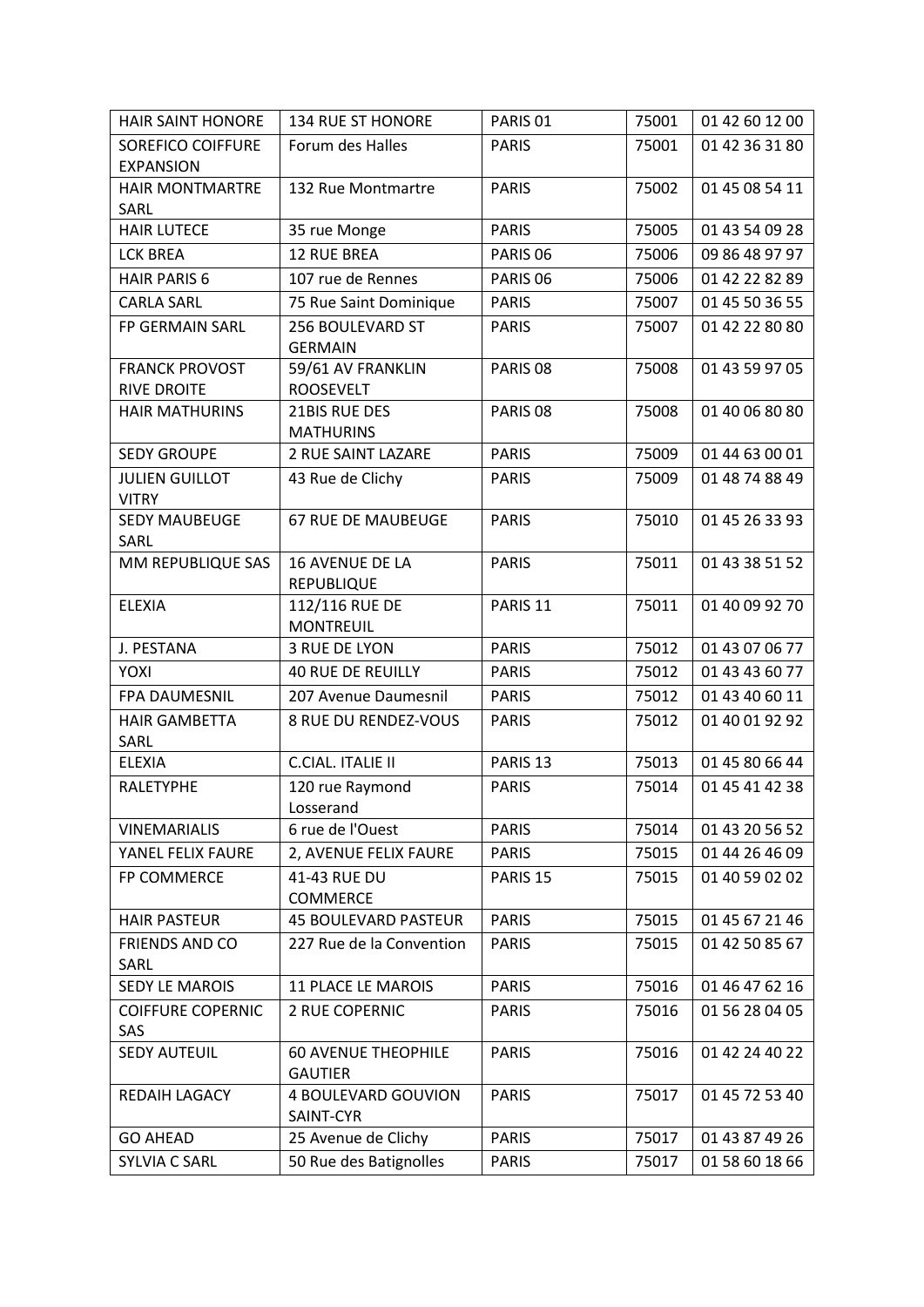| <b>HAIR BAYEN SARL</b>            | 6 Rue Bayen                                      | <b>PARIS</b>                            | 75017 | 01 47 54 96 52 |
|-----------------------------------|--------------------------------------------------|-----------------------------------------|-------|----------------|
| JPH Coiffure                      | 8 rue de Tocqueville                             | <b>PARIS</b>                            | 75017 | 01 46 22 19 02 |
| <b>HAIR MALESHERBES</b>           | 130, BD MALESHERBES                              | PARIS <sub>17</sub>                     | 75017 | 01 43 80 93 11 |
| <b>Harmony SARL</b>               | 18 rue Torricelli                                | <b>PARIS</b>                            | 75017 | 01 45 72 30 20 |
| <b>SEDY GROUPE</b>                | 10 rue Lepic                                     | <b>PARIS</b>                            | 75018 | 01 46 06 08 66 |
| <b>ALIX COIFFURE SARLU</b>        | 57, RUE CUSTINE                                  | <b>PARIS</b>                            | 75018 | 01 42 51 70 43 |
| FP18 SARL                         | 120, AVENUE DE SAINT<br><b>OUEN</b>              | <b>PARIS</b>                            | 75018 | 01 46 27 87 82 |
| <b>ROMY SASU</b>                  | <b>61 RUE DES CLOYS</b>                          | <b>PARIS</b>                            | 75018 | 01 55 79 94 84 |
| <b>FPA LAUMIERE</b>               | <b>29 AVENUE LAUMIERE</b>                        | <b>PARIS</b>                            | 75019 | 01 42 00 22 66 |
| <b>ANGE SARL</b>                  | 242 BIS RUE DES                                  | <b>PARIS</b>                            | 75020 | 01 46 36 14 14 |
|                                   | <b>PYRENEES</b>                                  |                                         |       |                |
| <b>HAIR POMPE</b>                 | 27 RUE DE LA POMPE                               | PARIS <sub>16</sub>                     | 75116 | 01 45 03 50 50 |
| <b>DSL FINANCES</b>               | <b>C.CIAL LECLERC ST SEVER</b>                   | <b>ROUEN</b>                            | 76000 | 02 35 72 04 74 |
| <b>HAIR DOCKS ROUEN</b>           | <b>CENTRE CIAL ET DE</b>                         | ROUEN CEDEX 01                          | 76047 | 02 76 51 02 23 |
|                                   | <b>LOISIRS</b>                                   |                                         |       |                |
| <b>BEAUTY CLUB</b>                | <b>CENTRE COMMERCIAL</b>                         | <b>MONT SAINT</b>                       | 76130 | 02 35 61 46 14 |
| <b>DIFFUSION SARL</b>             | <b>CARREFOUR</b>                                 | <b>AIGNAN</b>                           |       |                |
| S. M. N.                          | <b>80 GRANDE RUE</b>                             | <b>DIEPPE</b>                           | 76200 | 02 35 04 14 40 |
| FP CANY BARVILLE                  | <b>1 ROUTE SAINT VALERY</b>                      | <b>CANY BARVILLE</b>                    | 76450 | 02 35 97 24 94 |
| FP FRANQUEVILLE ST<br>PIERRE SARL | 801 ROUTE DE PARIS                               | <b>FRANQUEVILLE ST</b><br><b>PIERRE</b> | 76520 | 02 78 77 54 00 |
| SOREFICO COIFFURE                 | <b>C.CIAL BAY 2</b>                              | <b>TORCY -</b>                          | 77090 | 01 60 17 94 51 |
| <b>EXPANSION</b>                  |                                                  | <b>COLLEGIEN</b>                        |       |                |
| OPTION 76                         | Galerie Marchande<br><b>LECLERC</b>              | <b>MEAUX</b>                            | 77100 | 01 64 33 96 77 |
| <b>FLONA EURL</b>                 | 12 Place du Marché                               | <b>COULOMMIERS</b>                      | 77120 | 01 64 20 82 57 |
| <b>VICTORIA SARL</b>              | 3 Avenue Roland Moreno                           | CHAUCONIN<br><b>NEUFMONTIERS</b>        | 77124 | 01 64 35 28 57 |
| <b>HAIR SENART</b>                | C/CIAL CARREFOUR                                 | LIEUSAINT                               | 77127 | 01 60 18 02 43 |
| <b>DAM COIFFURE</b>               | C/C LECLERC                                      | <b>DAMMARIE LES</b>                     | 77190 | 01 64 79 12 01 |
|                                   |                                                  | <b>LYS</b>                              |       |                |
| STYL 77                           | <b>Centre Commercial</b><br><b>CARREFOUR</b>     | <b>VILLIERS EN BIERE</b>                | 77190 | 01 64 87 90 64 |
| <b>TIVAVIEW</b>                   | <b>CENTRE COMMERCIAL</b><br><b>BOIS SENART</b>   | <b>CESSON</b>                           | 77240 | 01 60 63 02 58 |
| <b>CSC PARISIS SARL</b>           | <b>CENTRE COMMERCIAL</b>                         | <b>VILLEPARISIS</b>                     | 77270 | 01 64 44 75 10 |
|                                   | <b>LECLERC</b>                                   |                                         |       |                |
| <b>PG COIFFURE SARL</b>           | AVENUE DU 8 MAI 1945                             | <b>OTHIS</b>                            | 77280 | 01 60 03 72 63 |
| A.W. SASU                         | <b>CENTRE COMMERCIAL</b>                         | <b>PONTAULT</b>                         | 77340 | 01 60 29 34 59 |
|                                   | <b>CARREFOUR RN4</b>                             | <b>COMBAULT</b>                         |       |                |
| SOREFICO COIFFURE                 | RN <sub>3</sub>                                  | <b>CLAYE SOUILLY</b>                    | 77410 | 01 60 27 96 83 |
| <b>EXPANSION</b>                  |                                                  |                                         |       |                |
| <b>MYK BEAUTE</b>                 | <b>15 AVENUE DE LA</b>                           | <b>CHELLES</b>                          | 77500 | 01 60 93 11 85 |
|                                   | <b>RESISTANCE</b>                                |                                         |       |                |
| <b>HAIR SERRIS</b>                | <b>CENTRE CIAL AUCHAN VAL</b><br><b>D'EUROPE</b> | <b>SERRIS</b>                           | 77700 | 01 60 43 77 13 |
| <b>POUPARD SARL</b>               | 9 Rue Hoche                                      | <b>VERSAILLES</b>                       | 78000 | 01 39 02 02 07 |
|                                   |                                                  |                                         |       |                |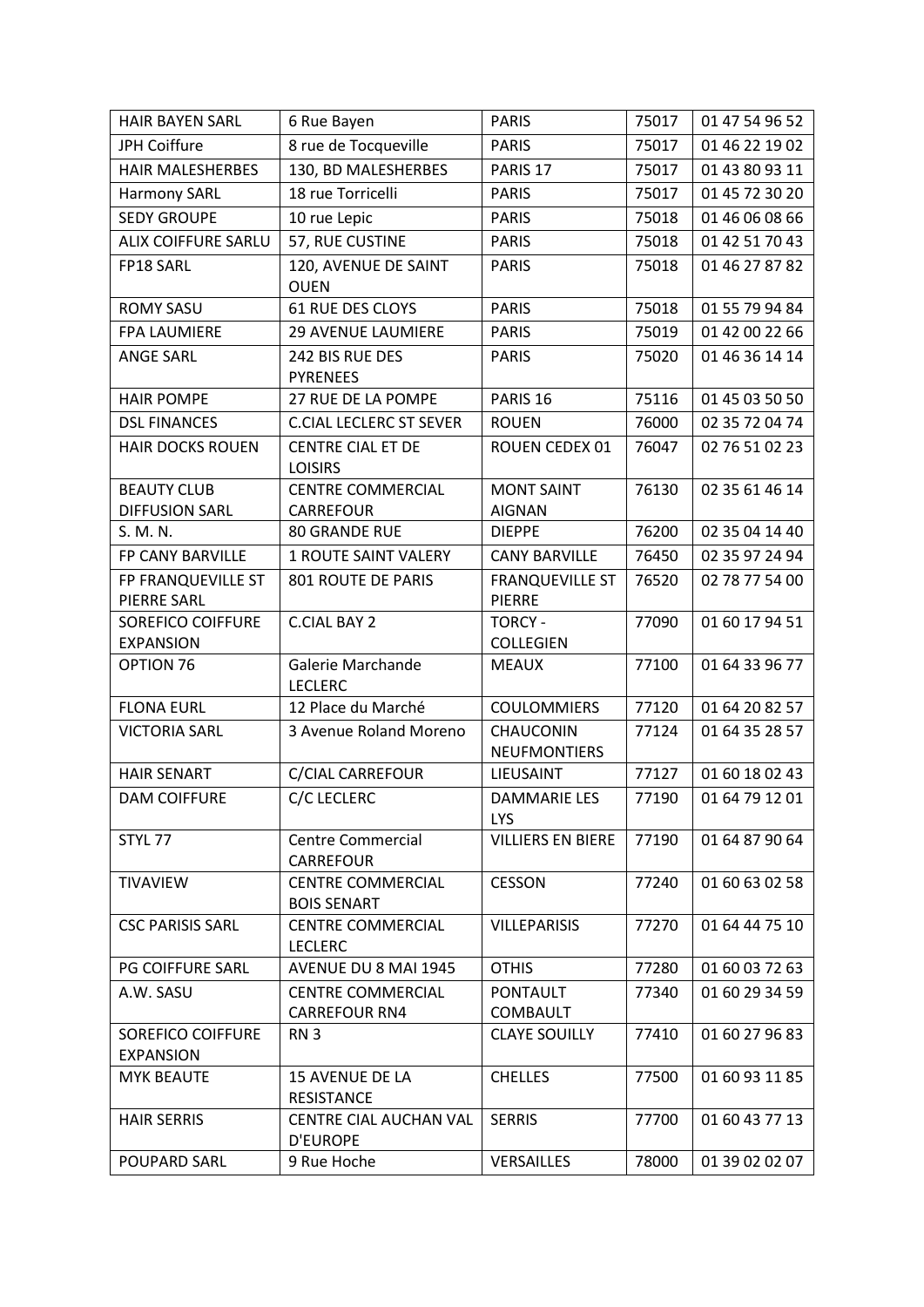| HAIR SAINT GERMAIN        | 3/5 RUE DUCASTEL                             | SAINT-GERMAIN                | 78100 | 01 34 51 33 18 |
|---------------------------|----------------------------------------------|------------------------------|-------|----------------|
| <b>HAIR IBIS</b>          | 6-8 PLACE DE L'EGLISE                        | <b>EN LAYE</b><br>LE VESINET |       | 01 39 76 66 22 |
|                           |                                              |                              | 78110 |                |
| <b>SOREFICO</b>           | <b>CENTRE COMMERCIAL</b>                     | <b>VELIZY</b>                | 78140 | 01 39 46 21 89 |
|                           | <b>VELIZY II</b>                             | VILLACOUBLAY                 |       |                |
| <b>B&amp;Y COIFFURE</b>   | 13 Rue de Versailles                         | LE CHESNAY                   | 78150 | 01 39 66 04 09 |
| SOREFICO                  | <b>CENTRE COMMERCIAL</b><br><b>PARLY II</b>  | LE CHESNAY<br><b>CEDEX</b>   | 78158 | 01 39 54 03 88 |
| <b>SOREFICO COIFFURE</b>  | <b>CC ESPACE SAINT</b>                       | <b>MONTIGNY LE</b>           | 78180 | 01 30 64 02 94 |
| <b>EXPANSION</b>          | <b>QUENTIN</b>                               | <b>BRETONNEUX</b>            |       |                |
| DUBAI SARLU               | 18 RUE DES                                   | <b>MANTES LA JOLIE</b>       | 78200 | 01 30 33 27 70 |
|                           | <b>MARMOUSETS</b>                            |                              |       |                |
| HAIR BUCHELAY SARL        | <b>Centre Commercial</b>                     | <b>BUCHELAY</b>              | 78200 | 01 30 92 20 30 |
|                           | <b>AUCHAN</b>                                |                              |       |                |
| <b>SOREFICO COIFFURE</b>  | <b>CENTRE COMMERCIAL</b>                     | <b>CHAMBOURCY</b>            | 78240 | 01 39 65 09 90 |
| <b>EXPANSION</b>          | <b>CARREFOUR</b>                             |                              |       |                |
| <b>ELLIOT 2</b>           | 5, BOULEVARD FERNAND                         | <b>CROISSY SUR</b>           | 78290 | 01 30 15 15 04 |
|                           | <b>HOSTACHY</b>                              | <b>SEINE</b>                 |       |                |
| <b>ELLIOT SARL</b>        | 26 Rue du Général de<br>Gaulle               | <b>POISSY</b>                | 78300 | 01 39 79 41 07 |
|                           |                                              |                              |       |                |
| <b>HAIR MONTESSON</b>     | <b>CENTRE COMMERCIAL</b><br><b>CARREFOUR</b> | <b>MONTESSON</b>             | 78360 | 01 39 68 93 31 |
| <b>HAIR CHATOU</b>        | 11 AV MARECHAL FOCH                          | CHATOU                       | 78400 | 01 30 71 45 81 |
| <b>SOREFICO COIFFURE</b>  | RN <sub>4</sub>                              | <b>FLINS SUR SEINE</b>       | 78410 | 01 30 95 81 67 |
| <b>EXPANSION</b>          |                                              |                              |       |                |
| <b>HAIR CARRIERES SUR</b> | 3 Rue Eric Tabarly                           | <b>CARRIERES SUR</b>         | 78420 | 01 39 15 55 02 |
| <b>SEINE</b>              |                                              | <b>SEINE</b>                 |       |                |
| <b>DRION</b>              | 15 RUE DE LA                                 | <b>ST REMY LES</b>           | 78470 | 01 30 52 42 60 |
|                           | <b>REPUBLIQUE</b>                            | <b>CHEVREUSE</b>             |       |                |
| HAIR SARTROUVILLE         | Place des Fusillés de la                     | SARTROUVILLE                 | 78500 | 01 39 15 09 61 |
|                           | Résistance                                   |                              |       |                |
| <b>HAIR LAFFITTE</b>      | 17 PLACE DU MARECHAL                         | <b>MAISONS</b>               | 78600 | 01 39 62 65 90 |
|                           | JUIN                                         | LAFFITTE                     |       |                |
| <b>MATHOLINI</b>          | <b>6 RUE MAURICE</b>                         | <b>CONFLANS</b>              | 78700 | 01 39 72 74 33 |
|                           | <b>BERTEAUX</b>                              | <b>SAINTE</b>                |       |                |
|                           |                                              | <b>HONORINE</b>              |       |                |
| <b>MARIE C SARL</b>       | 10/12 Rue de l'Eglise                        | <b>HOUILLES</b>              | 78800 | 01 39 68 88 01 |
| <b>GREEN COIFFURE</b>     | RN 307 - La Tuilerie                         | <b>ST NOM LA</b>             | 78860 | 01 30 56 60 16 |
| SARL                      |                                              | <b>BRETECHE</b>              |       |                |
| <b>VOISINS COIFF</b>      | <b>25 RUE AUX FLEURS</b>                     | <b>VOISINS LE</b>            | 78960 | 01 34 89 69 48 |
|                           |                                              | <b>BRETONNEUX</b>            |       |                |
| <b>HAIR NIORT</b>         | 28 B RUE RICARD                              | <b>NIORT</b>                 | 79000 | 0549763967     |
| <b>HAIR CC NIORT</b>      | <b>HAIR CC NIORT</b>                         | <b>CHAURAY</b>               | 79180 | 05 49 08 03 37 |
| <b>BB COIFFURE SARL</b>   | <b>1 AVENUE FRANCOIS</b>                     | PARTHENAY                    | 79200 | 05 49 95 23 83 |
|                           | <b>MITTERAND</b>                             |                              |       |                |
| <b>HAIR CC NIORT</b>      | <b>HAIR CC NIORT</b>                         | <b>AZAY LE BRULE</b>         | 79400 | 05 49 08 29 43 |
| METAL 47 SARL             | 10/12 Rue de Beauvais                        | <b>AMIENS</b>                | 80000 | 03 22 72 42 41 |
| <b>ASSELIN COIFFURE</b>   | <b>18 PLACE DU PILORI</b>                    | ABBEVILLE                    | 80100 | 03 22 31 63 09 |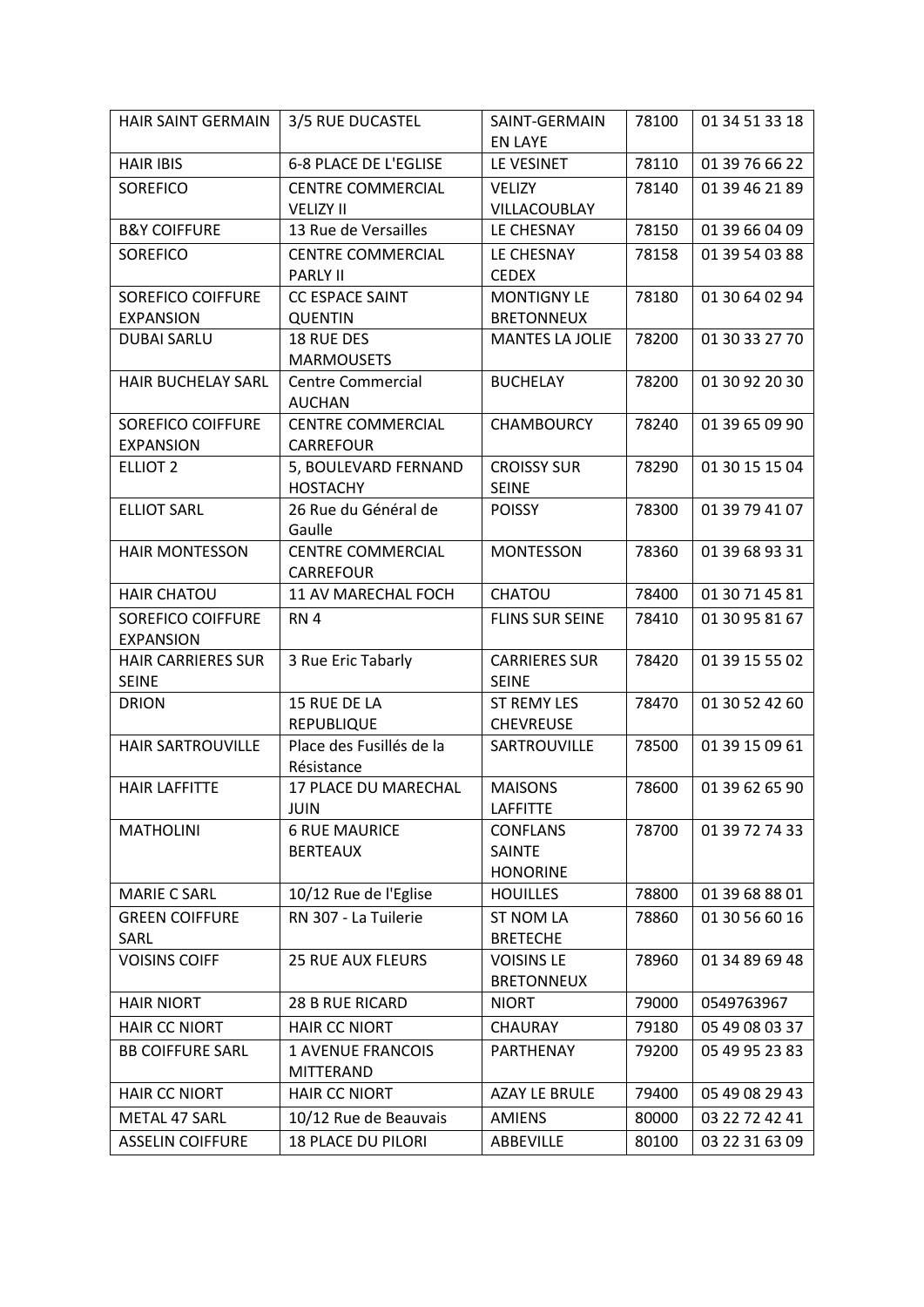| <b>VICTOIRE COIFFURE</b> | <b>8 RUE LAMALGUE</b>                  | <b>TOULON</b>                      | 83000 | 04 94 15 02 36 |
|--------------------------|----------------------------------------|------------------------------------|-------|----------------|
| SARL                     |                                        |                                    |       |                |
| W et S                   | <b>37 AVENUE JEAN JAURES</b>           | SAINTE MAXIME                      | 83120 | 04 94 83 73 55 |
| <b>KANIS</b>             | 300 AVENUE DE                          | LA VALETTE DU                      | 83160 | 04 94 01 28 28 |
|                          | L'UNIVERSITE                           | <b>VAR</b>                         |       |                |
| <b>LAETICIA B SAS</b>    | <b>5 AVENUE DU GENERAL</b>             | <b>HYERES</b>                      | 83400 | 04 94 66 16 69 |
| <b>LEROY'S FP</b>        | DE GAULLE<br><b>CC GEANT CASINO</b>    | <b>FREJUS</b>                      | 83600 | 04 94 52 05 69 |
|                          | <b>CENTRE COMMERCIAL</b>               |                                    |       | 04 94 70 10 08 |
| <b>LS-EVOLUTION</b>      | CARREFOUR                              | <b>TRANS EN</b><br><b>PROVENCE</b> | 83720 |                |
| <b>MARIE B SARL</b>      | 73 Rue Joseph Vernet                   | <b>AVIGNON</b>                     | 84000 | 04 90 14 66 33 |
| AAM 3 OR                 | <b>CENTRE COMMERCIAL</b>               | <b>PERTUIS</b>                     | 84120 | 04 90 07 87 65 |
|                          | <b>HYPER U</b>                         |                                    |       |                |
| MARAQUIZ SARL            | CC Auchan Mistral 7                    | <b>MONTFAVET</b>                   | 84140 | 04 90 88 44 23 |
| BDS 003 SARL             | 3 Porte de Bouigas                     | L'ISLE SUR LA                      | 84800 | 04 90 38 46 93 |
|                          |                                        | <b>SORGUE</b>                      |       |                |
| <b>MAM</b>               | <b>CCIAL HYPER U BELLEVUE</b>          | LA ROCHE SUR                       | 85000 | 02 51 37 31    |
|                          |                                        | <b>YON</b>                         |       | 84             |
| <b>MBM</b>               | <b>CCIAL LECLERC LA ROCHE</b>          | LA ROCHE SUR                       | 85000 | 02 51 36 09 16 |
|                          | <b>SUD</b>                             | <b>YON</b>                         |       |                |
| N.J. NAULET SARL         | 7 Ter Place du Théâtre                 | LA ROCHE SUR<br><b>YON</b>         | 85000 | 02 51 62 37 24 |
| S.D.E. SARL              | <b>CC GEANT</b>                        | CHATEAU                            | 85180 | 02 51 33 08 26 |
|                          |                                        | <b>D'OLONNE</b>                    |       |                |
| <b>ILSTER</b>            | <b>CCIAL HYPER U LA PORTE</b>          | <b>CHALLANS</b>                    | 85300 | 02 51 60 74 32 |
|                          | <b>DES SABLES</b>                      |                                    |       |                |
| <b>ILBANE SARL</b>       | 2 RUE PIET                             | <b>NOIRMOUTIER</b>                 | 85330 | 02 51 39 62 62 |
| M.P.A. COIFFEURS         | CENTRE COMMERCIAL E.                   | <b>LES SABLES</b>                  | 85340 | 02 51 01 13 71 |
|                          | LECLERC "YLIUM"                        | <b>D'OLONNE</b>                    |       |                |
| <b>JUBANE</b>            | <b>CCIAL LECLERC OCEANIS</b>           | <b>SAINT GILLES</b>                | 85800 | 02 51 54 24 00 |
|                          |                                        | <b>CROIX DE VIE</b>                |       |                |
| <b>LB2 COIFFURE</b>      | CENTRE COMMERCIAL E.<br><b>LECLERC</b> | <b>POITIERS</b>                    | 86000 | 05 49 46 95 32 |
| PASQUAY JL SAS           | <b>4 RUE HENRI OUDIN</b>               | <b>POITIERS</b>                    | 86000 | 05 49 13 70 68 |
| <b>HAIR POITIERS</b>     | <b>CENTRE COMMERCIAL</b>               | <b>POITIERS</b>                    | 86000 | 05 49 47 71 09 |
|                          | <b>AUCHAN LA SAURAIE</b>               |                                    |       |                |
| <b>LB1 COIFFURE</b>      | <b>RN 10</b>                           | <b>CHASSENEUIL DU</b>              | 86360 | 05 49 46 26 48 |
|                          |                                        | <b>POITOU</b>                      |       |                |
| STYL 87                  | <b>C/C CARREFOUR</b>                   | <b>BOISSEUIL</b>                   | 87220 | 05 55 06 16 57 |
|                          |                                        | <b>FEYTIAT</b>                     |       |                |
| <b>FAMILY</b>            | <b>25 PLACE DES BANCS</b>              | <b>LIMOGES</b>                     | 87280 | 05 55 05 90 60 |
| <b>EMELINE BESCOU</b>    | <b>6 PLACE DU MARECHAL</b>             | <b>AUXERRE</b>                     | 89000 | 03 86 52 17 28 |
|                          | <b>LECLERC</b>                         |                                    |       |                |
| <b>HAIR AUXERRE SARL</b> | <b>Centre Commercial</b>               | <b>AUXERRE</b>                     | 89000 | 03 86 32 23 40 |
| <b>COLLET SARL</b>       | d'Auxerre<br><b>CENTRE COMMERCIAL</b>  | <b>SENS</b>                        | 89100 | 03 86 65 28 22 |
|                          | <b>AUCHAN</b>                          |                                    |       |                |
| <b>ELEXIA</b>            | <b>C.CIAL EVRY 2</b>                   | <b>EVRY CEDEX</b>                  | 91022 | 01 60 77 70 70 |
| <b>FP VILLABE</b>        | <b>CENTRE COMM</b>                     | <b>VILLABE</b>                     | 91100 | 01 60 86 34 66 |
|                          | <b>CARREFOUR VILLABE</b>               |                                    |       |                |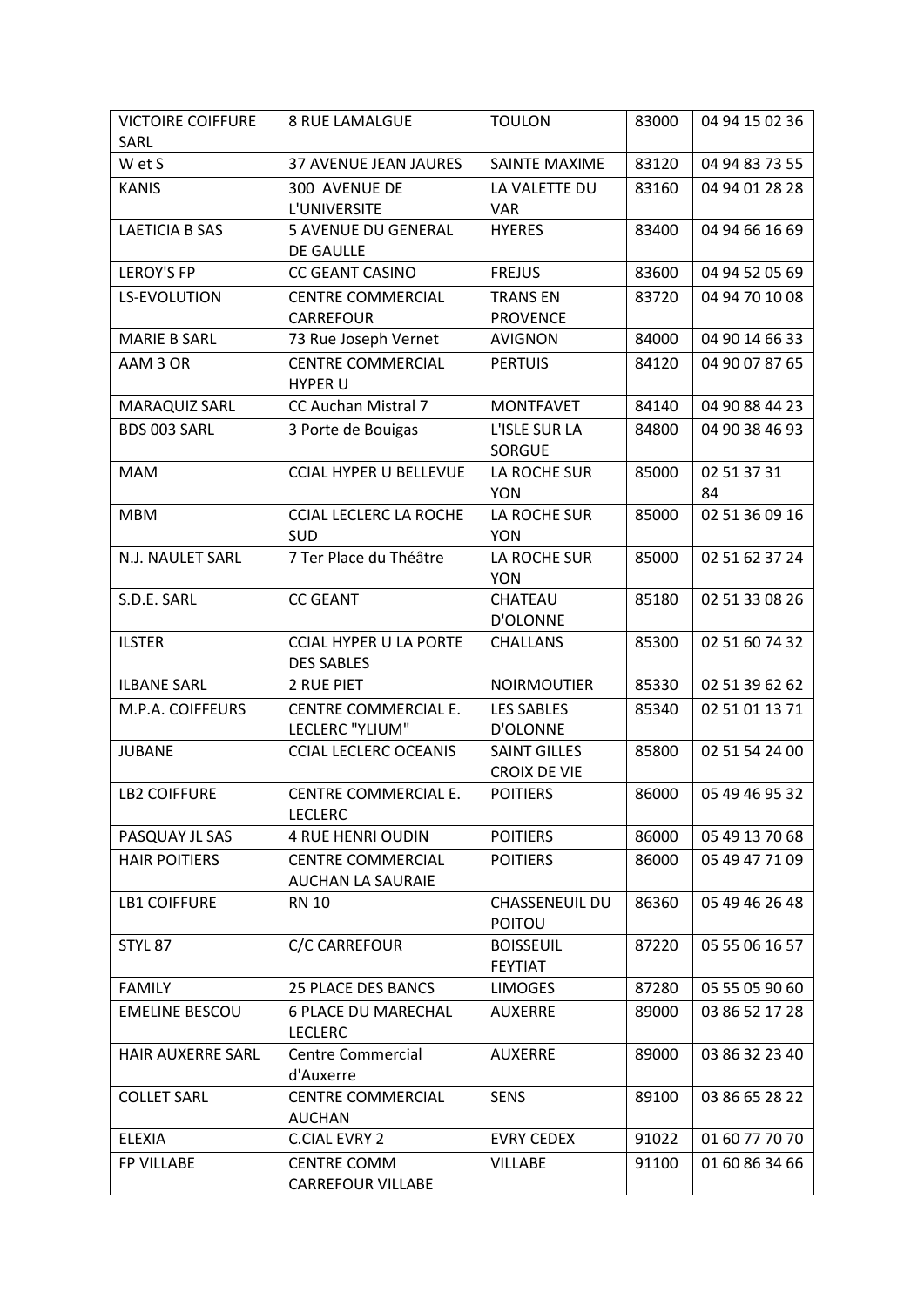| <b>HAIR VILLEBON</b>     | <b>CENTRE COMMERCIAL</b>               | <b>VILLEBON SUR</b>                | 91140 | 01 60 14 47 35 |
|--------------------------|----------------------------------------|------------------------------------|-------|----------------|
|                          | <b>AUCHAN</b>                          | <b>YVETTE</b>                      |       |                |
| SJ ETAMPES               | C/CIAL LECLERC - ZAC                   | <b>ETAMPES</b>                     | 91150 | 01 69 58 81 32 |
|                          | Plateau de Guinette                    |                                    |       |                |
| <b>JM ATHIS MONS</b>     | <b>CENTRE COMM</b><br>CARREFOUR        | <b>ATHIS MONS</b>                  | 91200 | 01 69 38 27 18 |
| <b>SOREFICO COIFFURE</b> | <b>SOREFICO COIFFURE</b>               | <b>BRETIGNY SUR</b>                | 91227 | 01 60 85 08 22 |
| <b>EXPANSION</b>         | <b>EXPANSION</b>                       | <b>ORGE CEDEX</b>                  |       |                |
| <b>JANOUCA SAS</b>       | 93 Avenue de la<br>République          | <b>MONTGERON</b>                   | 91230 | 01 69 03 55 94 |
| LES 3C'                  | <b>45 AVENUE DU GENERAL</b>            | <b>SAINT PIERRE DU</b>             | 91280 | 01 69 89 20 23 |
|                          | <b>DE GAULLE</b>                       | PERRAY                             |       |                |
| SJ MASSY SAS             | <b>CC CORA - AVENUE DE</b>             | <b>MASSY</b>                       | 91300 | 01 69 30 08 06 |
|                          | <b>L'EUROPE</b>                        |                                    |       |                |
| <b>DAVENA SARL</b>       | 6C, PLACE DES PRES                     | <b>VERRIERES LE</b>                | 91370 | 01 69 20 25 20 |
| Unipersonnelle           | <b>HAUTS</b>                           | <b>BUISSON</b>                     |       |                |
| <b>SJ ORSAY SAS</b>      | 27 RUE DE PARIS                        | <b>ORSAY</b>                       | 91400 | 01 64 46 68 07 |
| SMB                      | C/CCIAL INTERMARCHE -<br><b>RD 153</b> | <b>MENNECY</b>                     | 91540 | 01 69 64 78 08 |
| <b>STYL COUPES</b>       | <b>Centre Commercial</b><br>CARREFOUR  | LA VILLE DU BOIS                   | 91620 | 01 64 49 74 37 |
| <b>JORINA</b>            | 1 RUE DE LA REPUBLIQUE                 | <b>BRUNOY</b>                      | 91800 | 01 69 39 55 99 |
| <b>ELEXIA</b>            | <b>C.CIAL CORA</b>                     | <b>BOUSSY ST.</b>                  | 91806 | 01 69 00 24 10 |
|                          |                                        | <b>ANTOINE</b>                     |       |                |
|                          |                                        | (BRUNOY)                           |       |                |
| SJ LES ULIS              | <b>CENTRE COMMERCIAL LES</b>           | <b>LES ULIS</b>                    | 91940 | 01 69 82 99 45 |
|                          | ULIS <sub>2</sub>                      |                                    |       |                |
| <b>FP NANTERRE</b>       | 14 RUE MAURICE THOREZ                  | <b>NANTERRE</b>                    | 92000 | 01 46 95 01 10 |
| <b>SOREFICO</b>          | <b>CENTRE COMMERCIAL LES</b>           | PARIS LA DEFENSE                   | 92092 | 01 47 73 70 96 |
|                          | 4 TEMPS                                |                                    |       |                |
| <b>ABY SARL</b>          | <b>TOUR HORIZONS</b>                   | <b>BOULOGNE</b>                    | 92100 | 01 46 94 09 56 |
|                          |                                        | <b>BILLANCOURT</b>                 |       |                |
| LE 33                    | 33 AVENUE JEAN-                        | <b>BOULOGNE</b>                    | 92100 | 01 46 21 59 28 |
|                          | <b>BAPTISTE CLEMENT</b>                | <b>BILLANCOURT</b>                 |       |                |
| FP BOULOGNE              | 252-254 Boulevard Jean                 | <b>BOULOGNE</b>                    | 92100 | 01 47 61 13 30 |
|                          | Jaurès                                 | <b>BILLANCOURT</b>                 |       |                |
| <b>ELEXIA</b>            | 84 BLD JEAN JAURES                     | <b>CLICHY</b>                      | 92110 | 01 42 70 52 92 |
| <b>HAIR MONTROUGE</b>    | 2 rue Edmond Champeaud                 | <b>MONTROUGE</b>                   | 92120 | 01 46 12 98 98 |
| <b>HAIR ISSY SARL</b>    | 6/8 PLACE PAUL VAILLANT                | <b>ISSY LES</b>                    | 92130 | 01 46 45 37 01 |
|                          | <b>COUTURIER</b>                       | <b>MOULINEAUX</b>                  |       |                |
| <b>FPA ISSY</b>          | 3 ALLEE SAINTE-LUCIE                   | <b>ISSY LES</b>                    | 92130 | 01 55 95 78 46 |
|                          |                                        | MOULINEAUX                         |       |                |
| <b>RODEL</b>             | 22 BIS RUE JEAN JAURES                 | <b>CLAMART</b>                     | 92140 | 01 45 29 12 22 |
| <b>HAIR SQUARE</b>       | <b>2 RUE BERTHELOT</b>                 | <b>SURESNES</b>                    | 92150 | 01 42 04 65 28 |
| <b>HAIR ANTONY</b>       | <b>21 RUE AUGUSTE MOUNIE</b>           | <b>ANTONY</b>                      | 92160 | 01 42 37 71 72 |
| FP MEUDON SARL           | 158 bis Rue de Paris                   | <b>MEUDON</b>                      | 92190 | 01 46 26 60 90 |
| <b>SIXTI HAIR</b>        | 103 Avenue Achille Peretti             | <b>NEUILLY SUR</b><br><b>SEINE</b> | 92200 | 01 46 24 97 42 |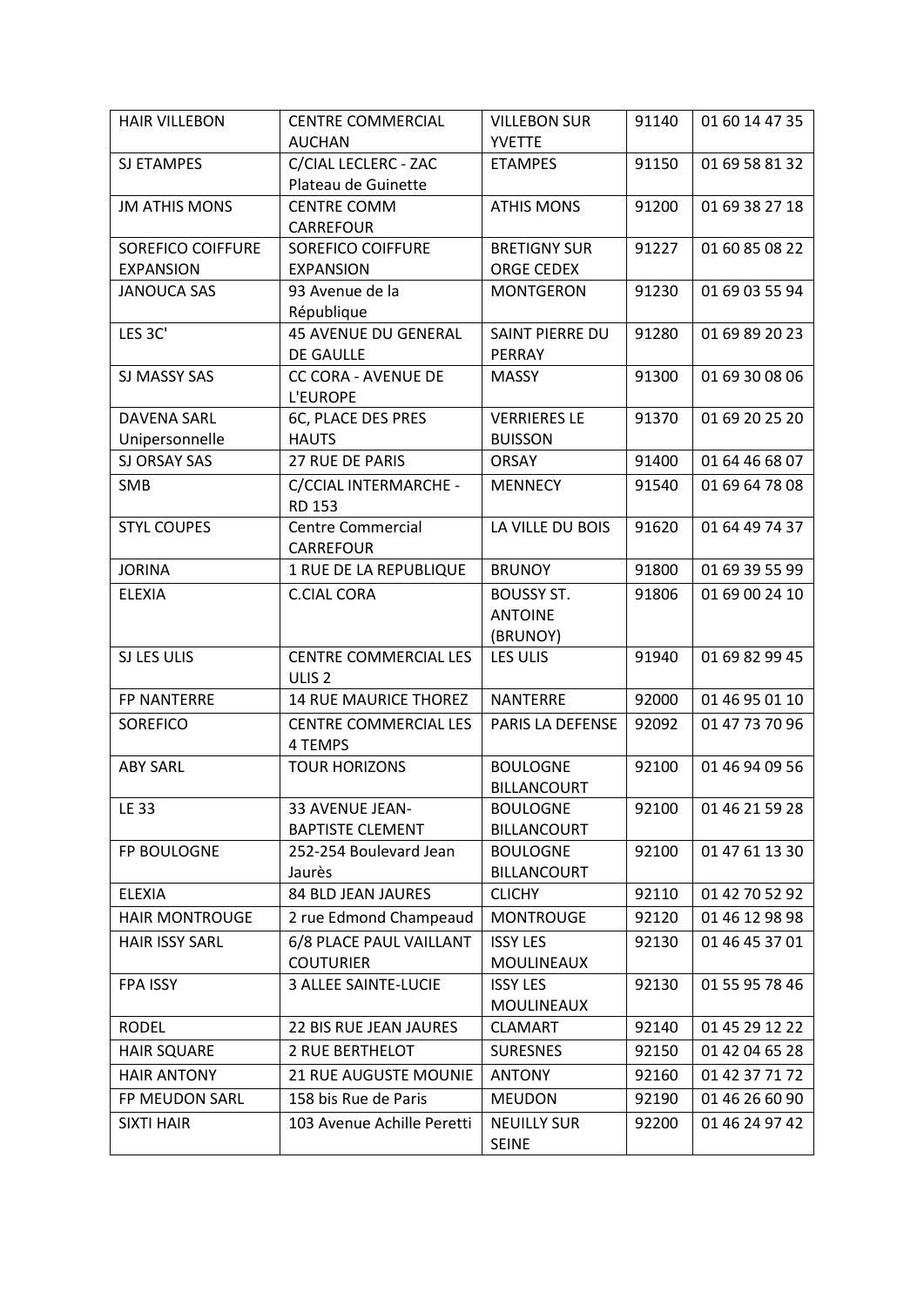| <b>HAIR NEUILLY</b>          | 158 AV DU GENERAL DE<br><b>GAULLE</b> | <b>NEUILLY S/SEINE</b>           | 92200 | 01 47 47 02 14 |
|------------------------------|---------------------------------------|----------------------------------|-------|----------------|
| <b>CHRISS SARL</b>           | 3-5 RUE DE LA                         | SAINT-CLOUD                      | 92210 | 01 55 57 02 43 |
|                              | <b>LIBERATION</b>                     |                                  |       |                |
| <b>LAURA C SARL</b>          | 13 PLACE DE LA LIBERTE                | LA GARENNE                       | 92250 | 01 42 42 20 02 |
|                              |                                       | <b>COLOMBES</b>                  |       |                |
| DAVENA 2                     | 47 AVENUE DE LA                       | <b>CHATENAY</b>                  | 92290 | 01 49 73 84 79 |
|                              | <b>DIVISION LECLERC</b>               | <b>MALABRY</b>                   |       |                |
| <b>HAIR LEVALLOIS</b>        | <b>30 PLACE GEORGES</b>               | <b>LEVALLOIS</b>                 | 92300 | 01 47 57 57 55 |
|                              | POMPIDOU                              | <b>PERRET</b>                    |       |                |
| <b>HAIR PERRET</b>           | 53 RUE VOLTAIRE                       | <b>LEVALLOIS</b><br>PERRET       | 92300 | 01 49 64 06 64 |
| SJ SCEAUX                    | 147 RUE HOUDAN                        | <b>SCEAUX</b>                    | 92330 | 01 46 61 19 31 |
| <b>B&amp;O COIFFURE SARL</b> | 8, RUE HONORE DE                      | <b>SCEAUX</b>                    | 92330 | 01 46 61 48 84 |
|                              | <b>BALZAC</b>                         |                                  |       |                |
| <b>MAJ R COIFF</b>           | 113 AVENUE DU GENERAL                 | <b>BOURG LA REINE</b>            | 92340 | 01 46 61 32 99 |
|                              | <b>LECLERC</b>                        |                                  |       |                |
| SJ PLESSIS                   | <b>4 GRAND RUE</b>                    | LE PLESSIS                       | 92350 | 01 46 32 00 59 |
|                              |                                       | <b>ROBINSON</b>                  |       |                |
| <b>MARCANY EURL</b>          | 37/41 Rue de Jouy                     | CHAVILLE                         | 92370 | 01 47 50 65 93 |
| <b>CHRISTOPHE SARL</b>       | 173 Grande rue                        | <b>GARCHES</b>                   | 92380 | 01 47 01 48 15 |
| <b>HAIR VILLENEUVE</b>       | C/C QWARTZ                            | <b>VILLENEUVE LA</b>             | 92390 | 01 75 61 19 92 |
|                              |                                       | <b>GARENNE</b>                   |       |                |
| <b>3N IRIS EURL</b>          | 32 PLACE DE L'IRIS                    | <b>COURBEVOIE</b>                | 92400 | 01 49 06 97 97 |
| <b>KARA SARL</b>             | 112 Rue Armand Sylvestre              | <b>COURBEVOIE</b>                | 92400 | 01 47 89 27 33 |
| <b>MAYGHA SARL</b>           | 18 RUE DE SAINT CLOUD                 | <b>VILLE D AVRAY</b>             | 92410 | 01 47 50 54 53 |
| <b>HAIR VAUCRESSON</b>       | 3/5 RUE ALLOUARD                      | VAUCRESSON                       | 92420 | 01 47 41 41 51 |
| P&C CONCEPT                  | 20 rue du Chateau                     | <b>RUEIL</b>                     | 92500 | 01 47 51 15 40 |
|                              |                                       | <b>MALMAISON</b>                 |       |                |
| <b>HAIR COLOMBUS</b>         | 32, AV EDOUARD BELIN                  | <b>RUEIL</b>                     | 92500 | 01 47 49 10 55 |
|                              |                                       | <b>MALMAISON</b>                 | 92500 |                |
| RUEIL COUNTRY                | 48 AVENUE DE<br><b>FOUILLEUSE</b>     | <b>RUEIL</b><br><b>MALMAISON</b> |       | 01 47 08 28 05 |
| <b>ELEXIA</b>                | <b>31 GRANDE RUE CHARLES</b>          | <b>ASNIERES SUR</b>              | 92600 | 01 47 91 01 03 |
|                              | DE GAULL                              | <b>SEINE</b>                     |       |                |
| <b>ELEXIA</b>                | 98 RUE DES                            | <b>ASNIERES SUR</b>              | 92600 | 01 47 90 51 37 |
|                              | <b>BOURGUIGNONS</b>                   | <b>SEINE</b>                     |       |                |
| <b>ELEXIA</b>                | 23 BIS RUE ST DENIS                   | <b>COLOMBES</b>                  | 92700 | 01 47 81 93 88 |
| <b>SOREFICO</b>              | 2 Cours de Valmy                      | PARIS LA DEFENSE                 | 92800 | 01 40 81 07 77 |
| <b>ELEXIA</b>                | C/CIAL ROSNY 2                        | <b>ROSNY SOUS BOIS</b>           | 93117 | 01 45 28 57 00 |
| FP BLANC MESNIL              | <b>CCIAL LECLERC PLEIN AIR</b>        | LE BLANC MESNIL                  | 93150 | 01 48 6021 66  |
| <b>FP COIFFURES</b>          | 76 BOULEVARD MARX                     | LIVRY GARGAN                     | 93190 | 01 43 01 24 24 |
|                              | <b>DORMOY</b>                         |                                  |       |                |
| <b>ELEXIA</b>                | 234 Boulevard du Mont                 | NOISY LE GRAND                   | 93193 | 01 43 05 20 97 |
|                              | d'Est                                 |                                  |       |                |
| KYM BEAUTE SASU              | <b>38 AVENUE OUTREBON</b>             | <b>VILLEMOMBLE</b>               | 93250 | 01 48 54 29 00 |
| <b>HAIR AUBERVILLIERS</b>    | 19 rue Madeleine Vionnet              | <b>AUBERVILLIERS</b>             | 93300 | 01 44 02 15 54 |
| <b>JVA SARL</b>              | 5, AVENUE FAIDHERBE                   | LE PRE SAINT-                    | 93310 | 01 48 57 49 30 |
|                              |                                       | <b>GERVAIS</b>                   |       |                |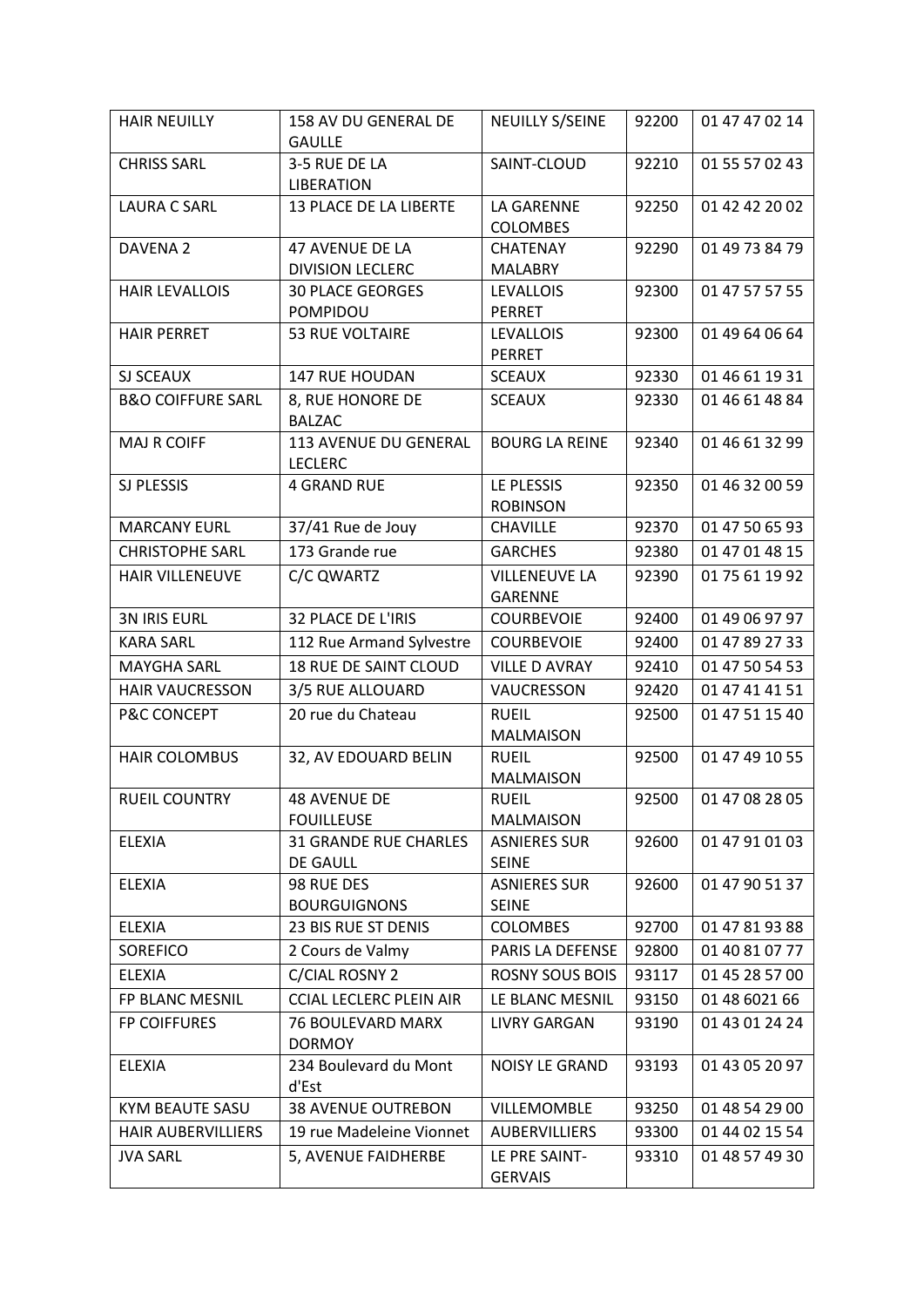| SJ PAVILLONS                                   | <b>CC CORA LES BERGES DE</b>                      | <b>LES PAVILLONS</b>               | 93320 | 01 41 55 25 21 |
|------------------------------------------------|---------------------------------------------------|------------------------------------|-------|----------------|
|                                                | L'OURCQ                                           | <b>SOUS BOIS</b>                   |       |                |
| <b>BJC COIFFURE</b>                            | 29T, AVENUE DU                                    | <b>NEUILLY</b>                     | 93360 | 01 43 00 48 75 |
|                                                | <b>MARECHAL FOCH</b>                              | PLAISANCE                          |       |                |
| <b>ELEXIA SAS</b>                              | C/C CARREFOUR PARINOR                             | <b>AULNAY SOUS</b><br><b>BOIS</b>  | 93600 | 01 48 67 32 98 |
|                                                | 126 AVENUE HENRI                                  |                                    |       |                |
| PF COIFFURES                                   | <b>BARBUSSE</b>                                   | <b>DRANCY</b>                      | 93700 | 01 48 95 20 40 |
| HAIR CRETEIL SARL                              | <b>429 CENTRE</b>                                 | <b>CRETEIL</b>                     | 94016 | 0149 80 05 49  |
|                                                | <b>COMMERCIAL REGIONAL</b>                        |                                    |       |                |
| <b>HAIR ARCUEIL</b>                            | <b>CENTRE COMMERCIAL LA</b><br><b>VACHE NOIRE</b> | ARCUEIL                            | 94110 | 01 49 12 12 56 |
| SOREFICO COIFFURE                              | C. CIAL AUCHAN                                    | <b>FONTENAY SOUS</b>               | 94120 | 01 48 76 52 82 |
| <b>EXPANSION</b>                               |                                                   | <b>BOIS</b>                        |       |                |
| ELEXIA                                         | 102 RUE CHARLES DE                                | <b>NOGENT SUR</b>                  | 94130 | 01 48 73 54 54 |
|                                                | <b>GAULLE</b>                                     | <b>MARNE</b>                       |       |                |
| <b>JULIEN GUILLOT</b>                          | 150 Rue Paul Vaillant                             | <b>ALFORTVILLE</b>                 | 94140 | 01 48 93 19 79 |
| <b>COIFFURE</b>                                | Couturier                                         |                                    |       |                |
| <b>EBS SAS</b>                                 | 92 avenue du General de                           | SAINT-MANDE                        | 94160 | 01 43 28 03 30 |
|                                                | Gaulle                                            |                                    |       |                |
| <b>ELEXIA</b>                                  | <b>5 AVENUE DU MESNIL</b>                         | LA VARENNE ST                      | 94210 | 01 48 85 37 58 |
|                                                |                                                   | <b>HILAIRE</b>                     |       |                |
| <b>SALON ANTOINE &amp;</b><br><b>GABRIELLE</b> | 91 RUE DE PARIS                                   | <b>CHARENTON LE</b><br><b>PONT</b> | 94220 | 01 45 18 53 40 |
| SOREFICO COIFFURE                              | <b>CENTRE COMMERCIAL</b>                          | LE KREMLIN                         | 94270 | 01 46 72 73 17 |
| <b>EXPANSION</b>                               | <b>OKABE</b>                                      | <b>BICETRE</b>                     |       |                |
| <b>ELEXIA</b>                                  | 11 RUE DU MIDI                                    | <b>VINCENNES</b>                   | 94300 | 01 48 08 77 08 |
| SJ JOINVILLE SAS                               | <b>16 RUE DE PARIS</b>                            | <b>JOINVILLE LE</b>                | 94340 | 01 48 77 62 18 |
|                                                |                                                   | <b>PONT</b>                        |       |                |
| <b>HB HAIR SAS</b>                             | 7 GRANDE RUE DU                                   | <b>BRY SUR MARNE</b>               | 94360 | 01 49 83 00 77 |
|                                                | <b>GENERAL DE GAULLE</b>                          |                                    |       |                |
| FP ORMESSON                                    | <b>CENTRE COMMERCIAL</b>                          | <b>ORMESSON SUR</b>                | 94490 | 01 45 94 58 06 |
|                                                | CARREFOUR                                         | MARNE                              |       |                |
| ELEXIA                                         | 235 C.CIAL BELLE EPINE                            | THIAIS CEDEX                       | 94511 | 01 46 86 31 40 |
| <b>JULIEN GUILLOT</b>                          | 57 Avenue Georges                                 | <b>MAISONS ALFORT</b>              | 94700 | 01 43 78 27 47 |
| <b>COIFFURE</b>                                | Clémenceau                                        |                                    |       |                |
| SOREFICO                                       | <b>CENTRE COMMERCIAL 3</b>                        | <b>CERGY PONTOISE</b>              | 95000 | 01 30 30 44 72 |
|                                                | <b>FONTAINES</b>                                  | <b>CEDEX</b>                       |       |                |
| <b>HAIR LOONY SHOW</b>                         | <b>6 ESPLANADE NELSON</b><br>MANDELA              | <b>ERMONT</b>                      | 95120 | 01 39 83 49 30 |
| PPC FRANCONVILLE                               | 362, Rue du Général                               | <b>FRANCONVILLE</b>                | 95130 | 01 34 13 17 54 |
|                                                | Leclerc                                           |                                    |       |                |
| <b>HAIR TAVERNY</b>                            | C CIAL DES GRANDES                                | <b>TAVERNY</b>                     | 95150 | 01 30 40 19 90 |
|                                                | <b>PORTES</b>                                     |                                    |       |                |
| <b>MCM SARL</b>                                | 3 Rue Carnot                                      | <b>MONTMORENCY</b>                 | 95160 | 01 39 64 43 51 |
| <b>WMC Coiffure</b>                            | 2 Av. Gabriel Péri                                | <b>SAINT GRATIEN</b>               | 95210 | 01 34 17 25 19 |
| <b>HAIR ADAM</b>                               | <b>3 AVENUE DE PARIS</b>                          | L'ISLE ADAM                        | 95290 | 01 34 69 25 95 |
| ELEXIA                                         | <b>C.CIAL CARREFOUR</b>                           | SAINT-BRICE                        | 95350 | 01 34 19 81 02 |
|                                                |                                                   | <b>SOUS FORET</b>                  |       |                |
| RDB COIFFURE SARL                              | CC Leclerc                                        | <b>OSNY</b>                        | 95520 | 01 34 22 02 12 |